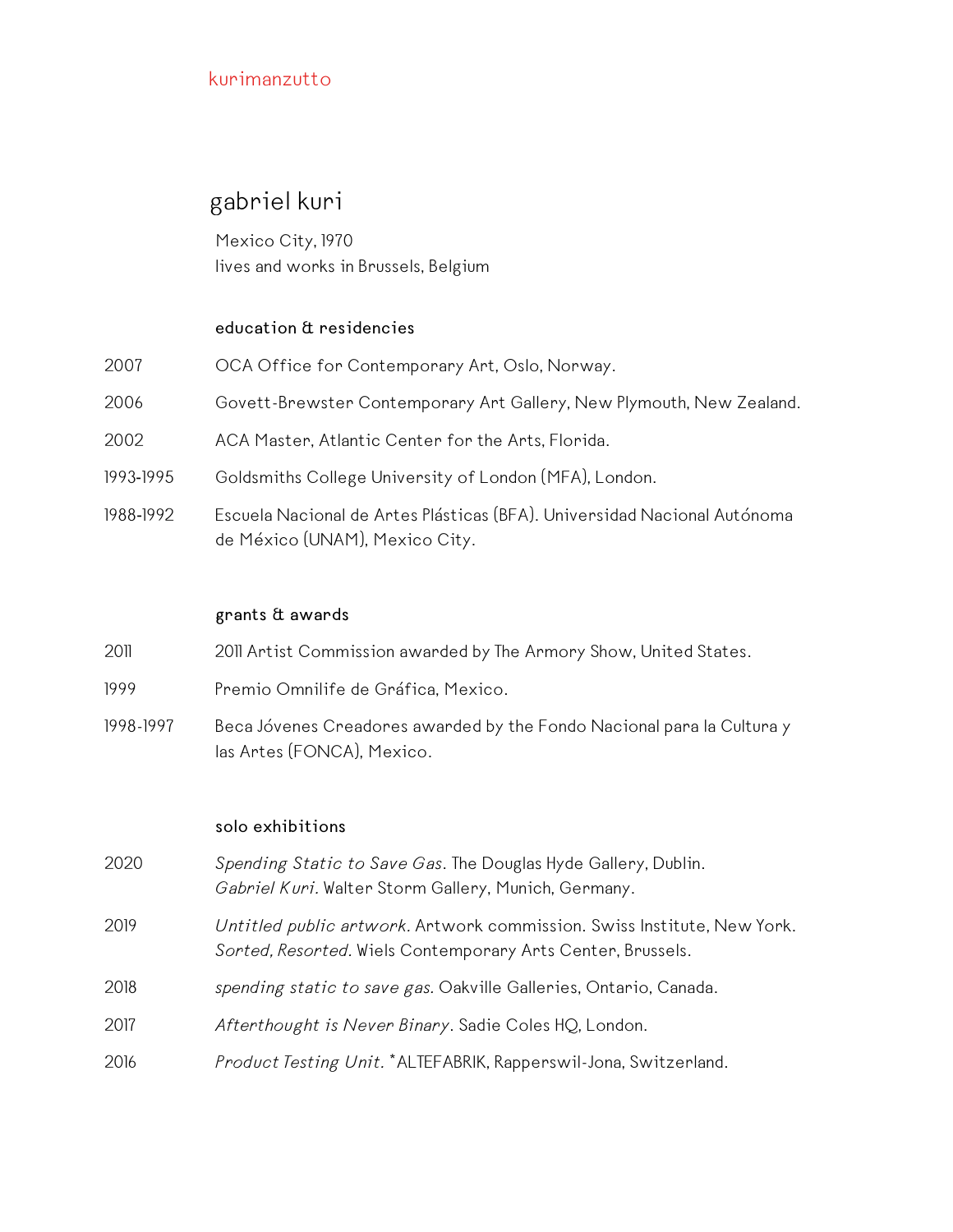| 2015 | Gabriel Kuri. Kukje Gallery, Seoul.<br>Gabriel Kuri: with personal thanks to their contractual thingness. Aspen<br>Art Museum, United States.<br>An Old Niche for Your New Need. Esther Schipper, Berlin.                                                                                         |
|------|---------------------------------------------------------------------------------------------------------------------------------------------------------------------------------------------------------------------------------------------------------------------------------------------------|
| 2014 | Gabriel Kuri. Regen Projects, Los Angeles.<br>All Probability Resolves Into Form. The Common Guild, Glasgow, United<br>Kingdom.                                                                                                                                                                   |
| 2013 | Gabriel Kuri. Punto y línea en el altiplano. Galleria Franco Noero, Turin,<br>Italy.<br>Push pins in elastic space - Curated by GABRIEL KURI. Galerie Nelson -<br>Freeman, Paris.<br>Bottled water branded water. Parc Saint Leger-Centre d'art<br>contemporain, Pougues-les-Eaux, France.        |
| 2012 | Gabriel Kuri. Bergen Kunsthall in collaboration with Bergen Public Library,<br>Norway.<br>Gabriel Kuri. kurimanzutto, Mexico City.<br>Classical Symmetry, Historical Data, Subjective Judgment. Sadie Coles<br>HQ, London.<br>My 50% of Your 100 %. Sfeir-Semler Gallery, Beirut, Lebanon.        |
| 2011 | Nobody Needs to Know the Price of Your Saab. The ICA, Boston.<br>Before contingency after the fact. South London Gallery, United Kingdom.<br>Carbon Index Compost Copy. Esther Schipper, Berlin.                                                                                                  |
| 2010 | Nobody Needs to Know the Price of Your Saab. The Art Museum of the<br>University of Houston, United States.<br>Soft Information in your Hard Facts. Museion-Museo de Arte Moderna,<br>Bolzano, Italy.<br>Join the Dots and Make a Point. Kunstverein Freiburg; Kunstverein<br>Bielefeld, Germany. |
| 2009 | 3.66% of 3.66%. Galleria Franco Noero, Turin, Italy.                                                                                                                                                                                                                                              |
| 2008 | Gabriel Kuri. Sadie Coles HQ, London.                                                                                                                                                                                                                                                             |
| 2007 | Space Made to Measure Object, Made to Measure Space. Esther Schipper,<br>Berlin.<br>Reforma Fiscal 2007. kurimanzutto, Mexico City.                                                                                                                                                               |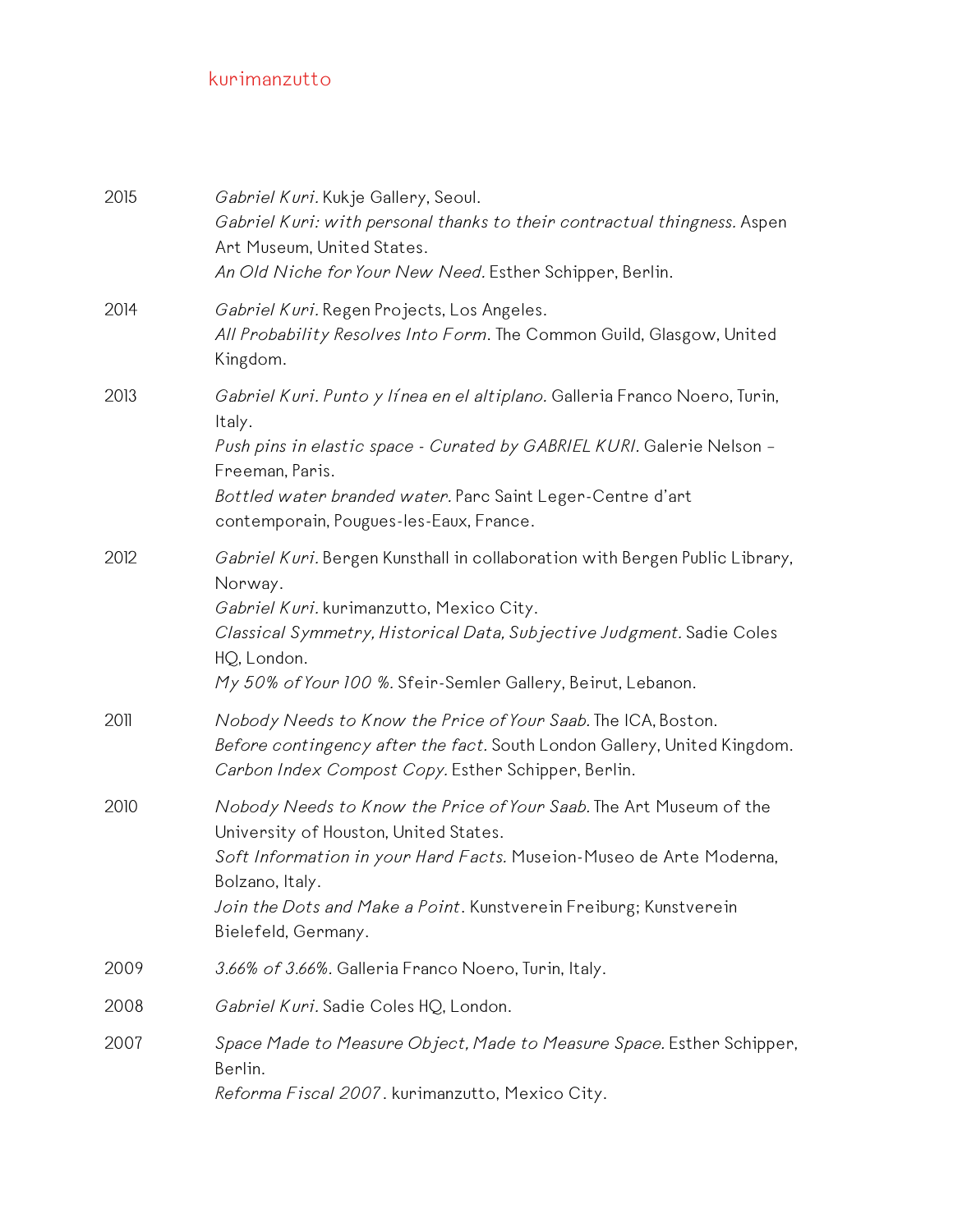| 2006 | And Thanks In Advance. Govett-Brewster, New Plymouth, New Zealand.<br>Dato Duro, Dato Blando, Dato Ciego. Galleria Franco Noero, Turin, Italy.                                                                                               |
|------|----------------------------------------------------------------------------------------------------------------------------------------------------------------------------------------------------------------------------------------------|
| 2004 | Calorie Counting. Galleria Franco Noero, Turin, Italy.                                                                                                                                                                                       |
| 2003 | Start To Stop Stopping. MUHKA Museum van Hedendaagse Kunst<br>Antwerpen, Brussels.<br>Let's Go To Going To. Freespace, Limbourg, The Netherlands.<br>Por favor gracias de nada. Gabriel Kuri and Liam Gillick. kurimanzutto,<br>Mexico City. |
| 2002 | Recent Works. Sara Meltzer Gallery, New York.                                                                                                                                                                                                |
| 2000 | Momento de importancia. Museo Rufino Tamayo, Mexico City; Aula Magna,<br>Instituto Anglo-Mexicano, Mexico City; Project Room, ARCO, Madrid.                                                                                                  |
|      | group exhibitions                                                                                                                                                                                                                            |
| 2021 | INFORMATION (Today). Kunsthalle Basel, Switzerland.<br>Excepciones Normales. Museo Jumex, Mexico City.                                                                                                                                       |
| 2020 | Al filo de la navaja. Museo Jumex, Mexico City.<br>Was machen Sie um zwei? Ich schlafe. Gesellschaft für Aktuelle Kunst                                                                                                                      |

|      | <i>EXCEPCIONES INOPMAIES.</i> PIUSEO JUMEX, PIEXICO UITY.                                                                                                                                                                                                                                                                              |
|------|----------------------------------------------------------------------------------------------------------------------------------------------------------------------------------------------------------------------------------------------------------------------------------------------------------------------------------------|
| 2020 | Al filo de la navaja. Museo Jumex, Mexico City.<br>Was machen Sie um zwei? Ich schlafe. Gesellschaft für Aktuelle Kunst<br>(GAK), Bremen, Germany.<br>What's Up / Twenty Twenty. LVH Art, London.                                                                                                                                      |
| 2019 | Sick fireflies and lightings in jars, Petach Tikva Museum of Art, Petah<br>Tikva, Israel.<br>No habrá nunca una puerta. Estás adentro. Santander Fundación, Madrid.<br>Portadores de sentido. Museo Amparo, Puebla, México.<br><i>Emissaries for things abandoned by gods.</i> Estancia FEMSA, Mexico City.<br>Okoyama Triennale 2019. |
| 2018 | Converter. Kunstmuseum St. Gallen, Switzerland.<br>Autorreconstrucción: Detritus. Museo Universitario de Ciencias y Artes<br>(MUCA), Mexico City.                                                                                                                                                                                      |
| 2017 | Desert X. Coachella Valley, Los Angeles.<br>Field Guide. Remai Modern, Saskatoon, Canada.                                                                                                                                                                                                                                              |
| 2016 | ta.bu. Maison Particulière, Brussels, Belgium.                                                                                                                                                                                                                                                                                         |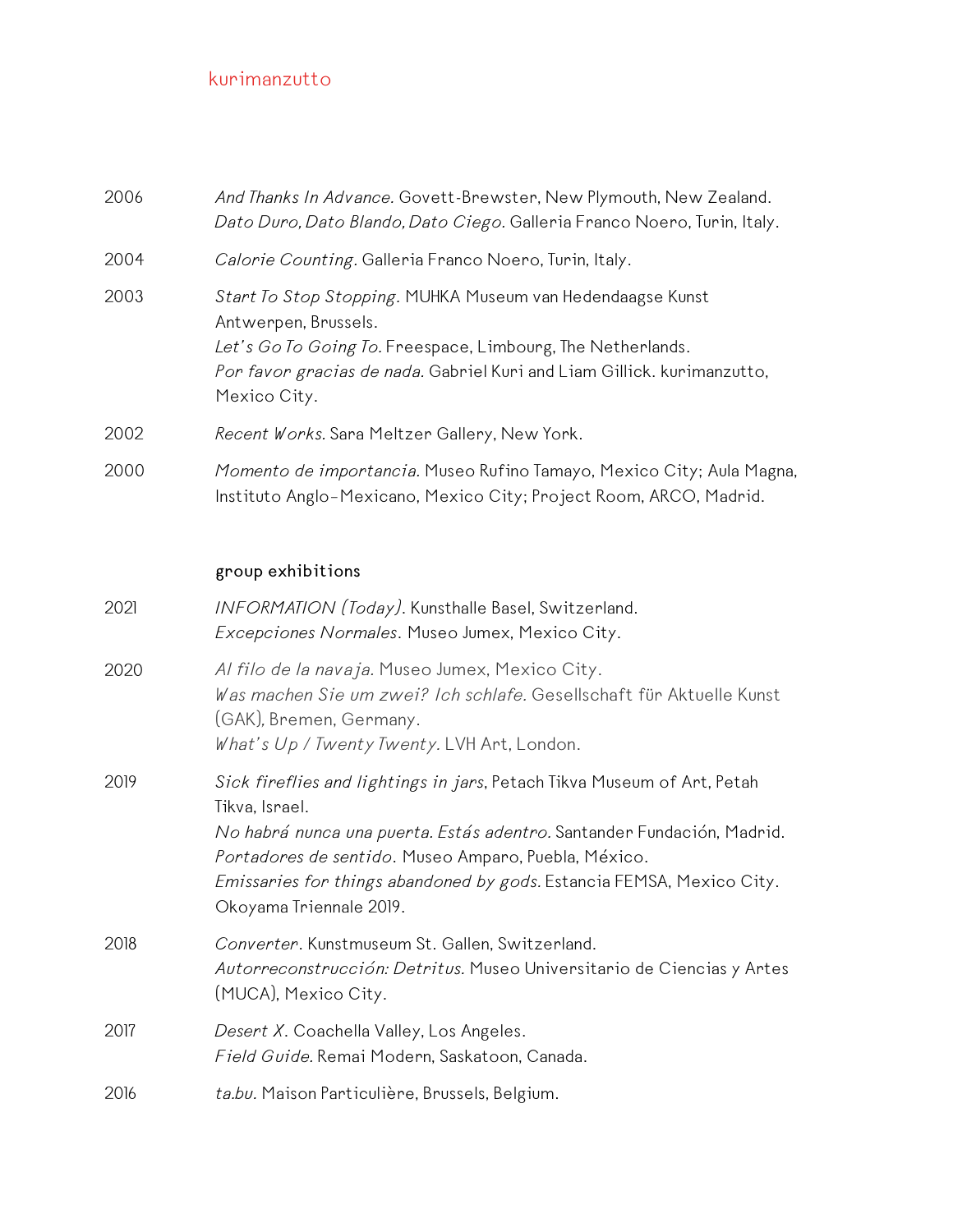*From Here to There.* Jessica Silverman Gallery, San Francisco. *XYLAÑYNU. Taller de los Viernes.* kurimanzutto, Mexico City. *Rastros y Vestigios. Indagaciones sobre el presente.* Antiguo Colegio de San Ildefonso, Mexico City. *Variaciones sobre tema mexicano.* Torre Iberdrola, Bilbao, Spain. *El Orden Natural de las Cosas.* Museo Jumex, Mexico City. *Everything You Are I Am Not.* MANA Wynwood, Miami. *Resonancias desde el Jardín de las Delicias.* Museo de Arte Carrillo Gil, Mexico City. *Mount Analogue.* Performance Ski Shop, Aspen, United States. 2015 12th Havana Biennial. *Beaufort Triennale*, Belgium. *The Persistence of Objects.* Lismore, Ireland. *Rastros y Vestigios. Indagaciones sobre el presente.* Hospicio Cabañas, Guadalajara, Mexico. *Balance Sheets.* Edouard Malingue Gallery, Hong Kong. *Consumed.* University Art Museum, Long Beach, United States. *La ciudad y sus afectos.* Museo Universitario de Ciencia y Arte, Mexico City. *Estudio abierto 5: Zea Mays.* Museo de Arte Zapopan, Mexico. *In Girum Imus Nocte et Consumir Igni.* Museo Jumex, Mexico City. *Strange Currencies: Art & Action in Mexico City, 1990-2000.* The Galleries at Moore, Philadelphia. 31st Biennial of Graphic Arts. Ljubljana, Slovenia. *The Corner Show.* Extra City Kunsthal, Antwerp, Belgium. *Balance Sheets.* Edouard Malingue Gallery, Hong Kong. *Out of Office.* Museum of Contemporary Art, Chicago. 2014 *Made in L.A. 2014.* Hammer Museum, Los Angeles. *Between Critique and Absorption: Contemporary Art and Consumer Culture.* Haggerty Museum of Art, Milwaukee, United States. *La Gioia.* La Maison Particuliere, Brussels, Belgium. *Carte Blanche à kurimanzutto, Mexico*. Patrick Seguin Gallery, Paris. *El derrumbe de la estatua*. Museo Universitario de Arte Contemporáneo (MUAC), Mexico City. *ARCO Foundation Collection*. Centro Dos de Mayo, Madrid. *In \_ We Trust. Art and Money.* Columbus Museum of Art, United States.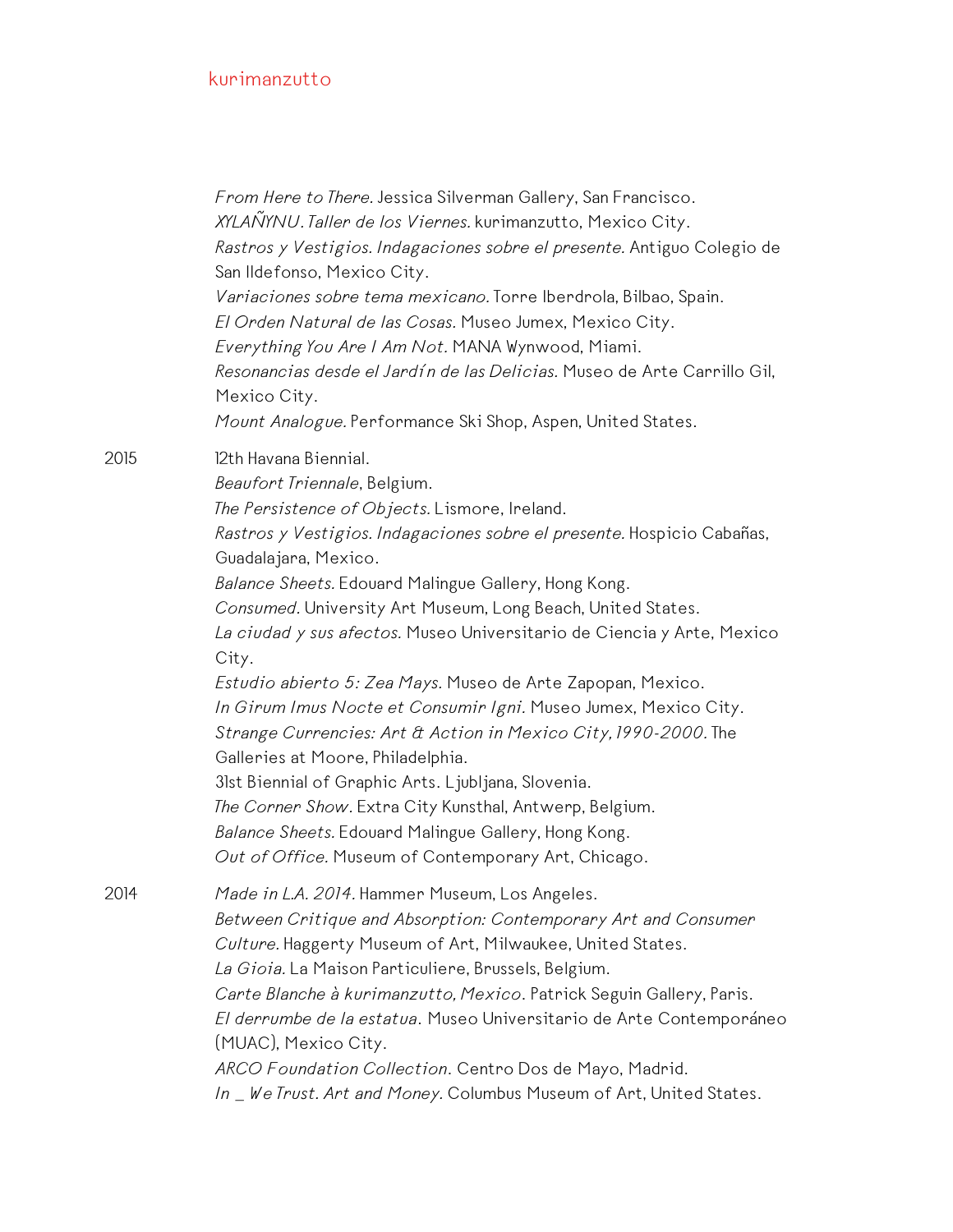|      | Melting Walls: The Babel Trilogy. University of Tel Aviv, Israel.<br>A History. Art, Architecture, Design from the 1980s Until Today. Centre<br>Pompidou, Paris.                                                                                                                                                                                                                                                                                                                                                                                                                                                                                                                                                                                  |
|------|---------------------------------------------------------------------------------------------------------------------------------------------------------------------------------------------------------------------------------------------------------------------------------------------------------------------------------------------------------------------------------------------------------------------------------------------------------------------------------------------------------------------------------------------------------------------------------------------------------------------------------------------------------------------------------------------------------------------------------------------------|
| 2013 | Xerography. Firstsite Colchester, United Kingdom.<br>Auf Zeit. Was hinter dem Putz steckt (For the time being). Staatliche<br>Kunsthalle Baden Baden, Germany.<br>México inside out: themes in art since 1990. The Museum of Modern Art<br>of Fort Worth, United States.<br>Soft Pictures. Curated by Irene Calderoni, Fondazione Sandretto Re<br>Rebaudengo, Turin, Italy.<br>Conspicuous Unusable. Miguel Abreu Gallery, New York.                                                                                                                                                                                                                                                                                                              |
| 2012 | Amicale Succursale: Prolongation, around 'Wor $((1)d)(k)$ in progress?<br>Galerie Nächt St. Stephan-Rosemarie Schwarzwälder, Vienna.<br>Expanded Field. Galerie Bob Van Orsouw, Zurich.<br>Seul Quelques Fragment de Nous Galerie Thaddeus Ropach, Paris.<br>The Living Years: Art after 1989. The Walker Art Center, Minneapolis, United<br>States.<br>Art Foundation Mallorca Collection -Special Edition. CCA Andratx, Spain.<br>B. Wurtz & Co. Richard Telles Gallery, Los Angeles.<br>Sculptural Matter. Australian Centre for Contemporary Art (ACCA),<br>Melbourne, Australia.<br>Only Parts of Us Will Touch Parts of Others. Galerie Thaddeaus Ropac,<br>Paris.<br>Inaugural Exhibition by Gallery Artists. Regen Projects, Los Angeles. |
| 2011 | 54 <sup>th</sup> Venice Biennale.<br>Pour un art pauvre (inventaire du monde et de l'atelier). Carré d'Art -<br>Musée d'art contemporain de Nîmes, France.<br>Un'Espressione Geografica (A Geographical Expression). Fondazione<br>Sandretto Re Rebaudengo, Turin, Italy.<br>Informellnatur. Galerie Sabine Knust, Maximilian Verlag, Munich.<br>Keeping it Real: An Exhibition in 4 Acts: Act 4: Material Intelligence.<br>Whitechapel Art Gallery, London.                                                                                                                                                                                                                                                                                      |
| 2010 | Out of Joint. Galerie Kamm, Berlin.<br>Where Do We Go From Here? Selections from La Colección Jumex.<br>Contemporary Arts Center, Cincinnati, United States.                                                                                                                                                                                                                                                                                                                                                                                                                                                                                                                                                                                      |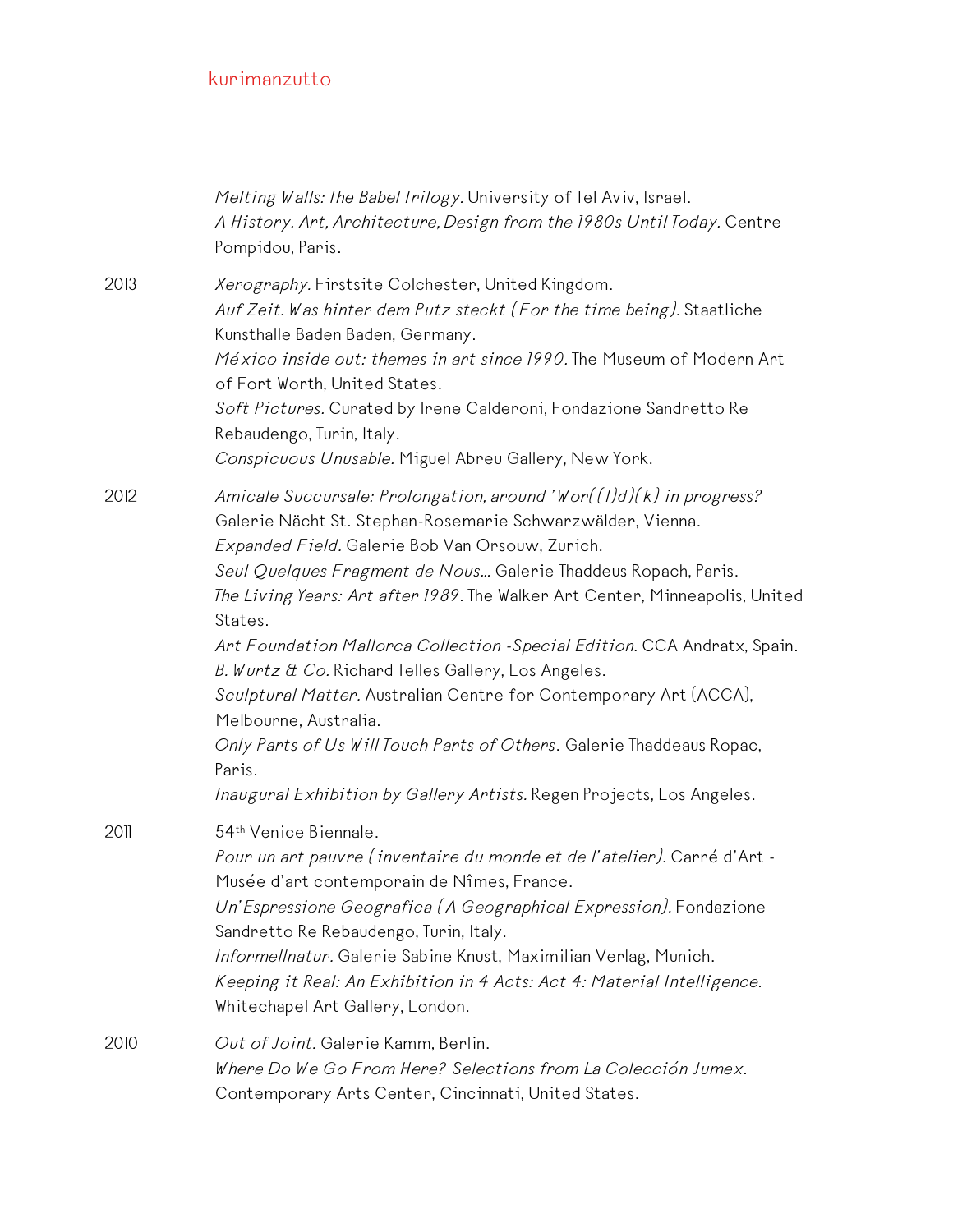*One Leading Away from Another.* 333 Gallery, New York. *The Concrete Show.* Galleria Franco Noero, Turin, Italy. *Press Art. The Collection Annette and Peter Nobel.* Museum de Moderne Salzburg, Austria. *It is it.* Espacio 1414, San Juan, Puerto Rico. *Keep it real.* Whitechapel Gallery, London. *Is this all there is?* Lethaby Gallery, Central Saint Martins College of Art & Design, London. *89 Km. Colección CGAC.* Museo de Arte Contemporánea de Vigo, Spain. *TRANSURBANIAC.* University Art Gallery, University of California, San Diego, United States. *Languages and Experimentations.* MART - Museo d'Arte Moderna e Contemporanea di Trento e Rovereto, Italy. *Che cosa sono le nuvole? Works from the Enea Righi Collection.* Museum of Modern and Contemporary Art Bolzano, Italy. *Idiolect.* Wiels Contemporary Art Centre, Bruges, Belgium. *Frieze Projects 2010.* Frieze Art Fair, London. *Berlin-Paris 2010.* Galerie Nathalie Obadia, Paris. 2009 *Where do we go from here? Fundación/Colección Jumex.* Bass Museum of Art, Miami. 2nd Trienal Poli/Gráfica de San Juan. Instituto de Cultura Puertorriqueña, San Juan, Puerto Rico. *Revolution of the Ordinary. The Order of Things.* Museum Morsbroich, Leverkusen, Germany. *POP UP! On realisms and realities.* Ludwif Forum, Aachen, Germany. *All That Is Solid Melts Into Air.* MUHKA Museum van Hedendaagse Kunst Antwerpen, Belgium. *La casa que el gato construyó.* Galería Salvador Díaz, Madrid. *The Space of the Work and the Place of the Object.* Sculpture Center, New York. *GAGARIN The Artists in their Own Words.* S.M.A.K. Ghent, Belgium. *Eröffnung: Flüchtige Zeiten.* Westfälischer Kunstverein, Münster, Germany. *Begins, Middles And Ends.* Kerstin Engholm Galerie, Vienna; Georg Kargl Fine Arts, Vienna; Christine König Galerie, Vienna. 2008 *Inauguración del nuevo espacio.* kurimanzutto, Mexico City.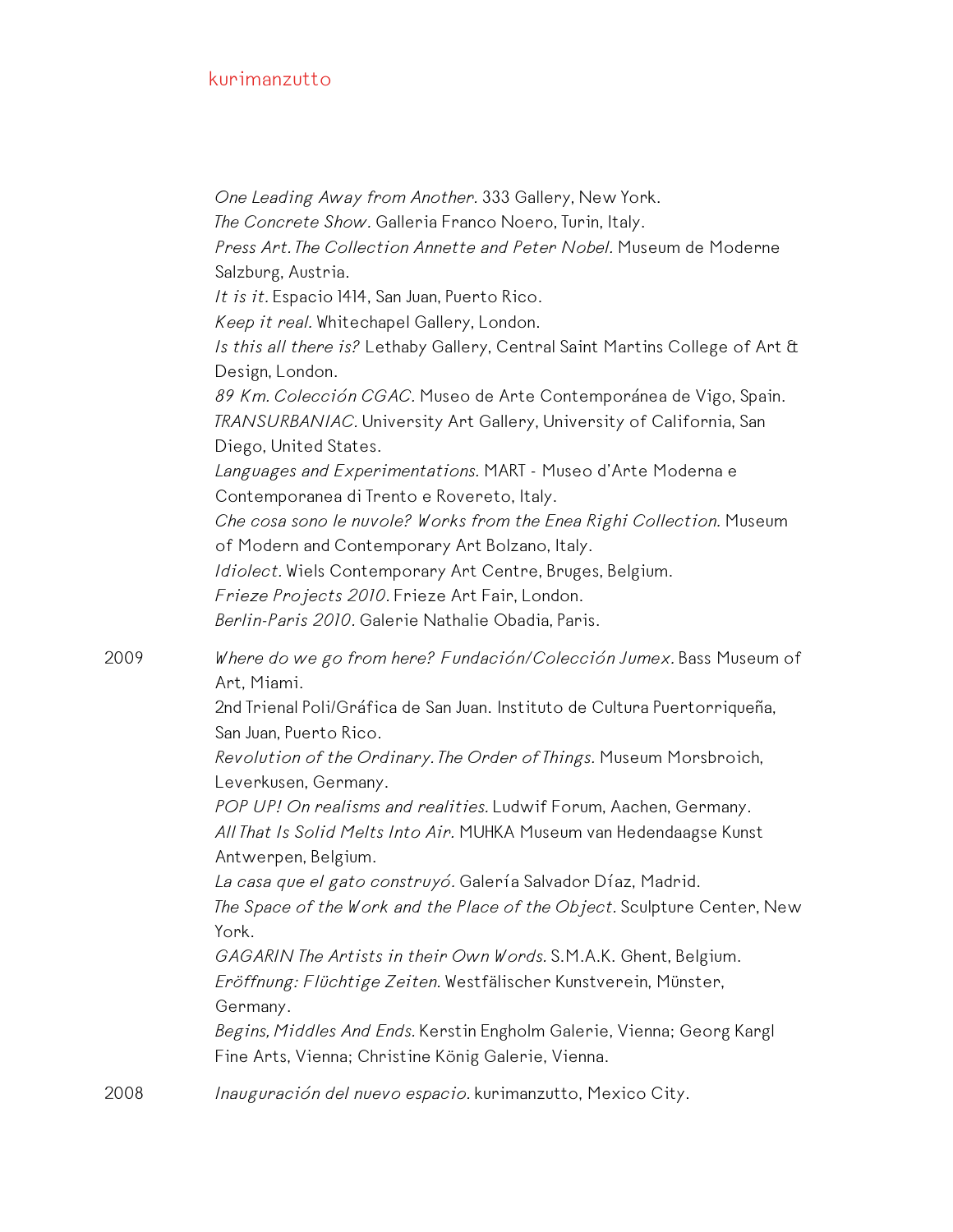*An Unruly History of the Readymade.* Fundación/Colección Jumex, Mexico City. *Open Plan Living.* Helena Rubinstein Pavilion, Tel Aviv, Israel. *Master Humphrey's Clock.* M.H.C. De Appel Arts Centre, Amsterdam. *La invención de lo cotidiano.* Museo Nacional de Arte, Mexico City. *Recursos incontrolables y otros desplazamientos naturales*. Museo Universitario de Arte Contemporáneo (MUAC), Mexico City. *Library.* UOVO Open Office, Berlin. *Baghdad, Space Cog, Analyst.* Frith Street Gallery, London. *Schüttelreime.* Office Baroque Gallery, Antwerp, Belgium. *The Store.* Tulip & Roses, Vilnius, Lithuania. 5th Berlin Biennale. *Brave New Worlds*. Fundación/Colección Jumex, Mexico City. *Peripheral Vision and Collective Body.* Museum for Modern and Contemporary Art Bozen/Bolzano, Italy. *Ephemera.* Green On Red Gallery, Dublin. *Supernatural.* Centro Cultural Andratx, Spain. 2007 *Unmonumental.* New Museum, New York. *Escultura social: A New Generation of Art from Mexico City.* Museum of Contemporary Art Chicago. *Fit to print.* Gagosian Gallery, New York. *Brave New Worlds.* Walker Art Center, Minneapolis, United States. *Greed!* Sun Valley Center for the Arts, United States. *Expats & Clandestins.* Wiels - Centre d'Art Contemporain, Brussels, Belgium. *Private Life.* Josep Maria Civit Collection. Centro de Arte Naturaleza, Fundación Beulas, Huesca, Spain. *Domestic Irony.* A Foray into Italy's Private Collection. Museum of Modern and Contemporary Art Bolzano, Italy. *Collector 1: The Gaia Collection*. Centro Sperimentale per le Arti Contemporanee, Caraglio, Italy. *Mapas, Cosmogonias e Puntos de Referencia*. Centro Galego de Arte Contemporánea, Santiago de Compostela, Spain. *Let Everything Be Temporary, or When is the Exhibition?* Apexart, New York. 2006 *The Exotic Journey Ends.* kurimanzutto & Foksal Gallery Foundation,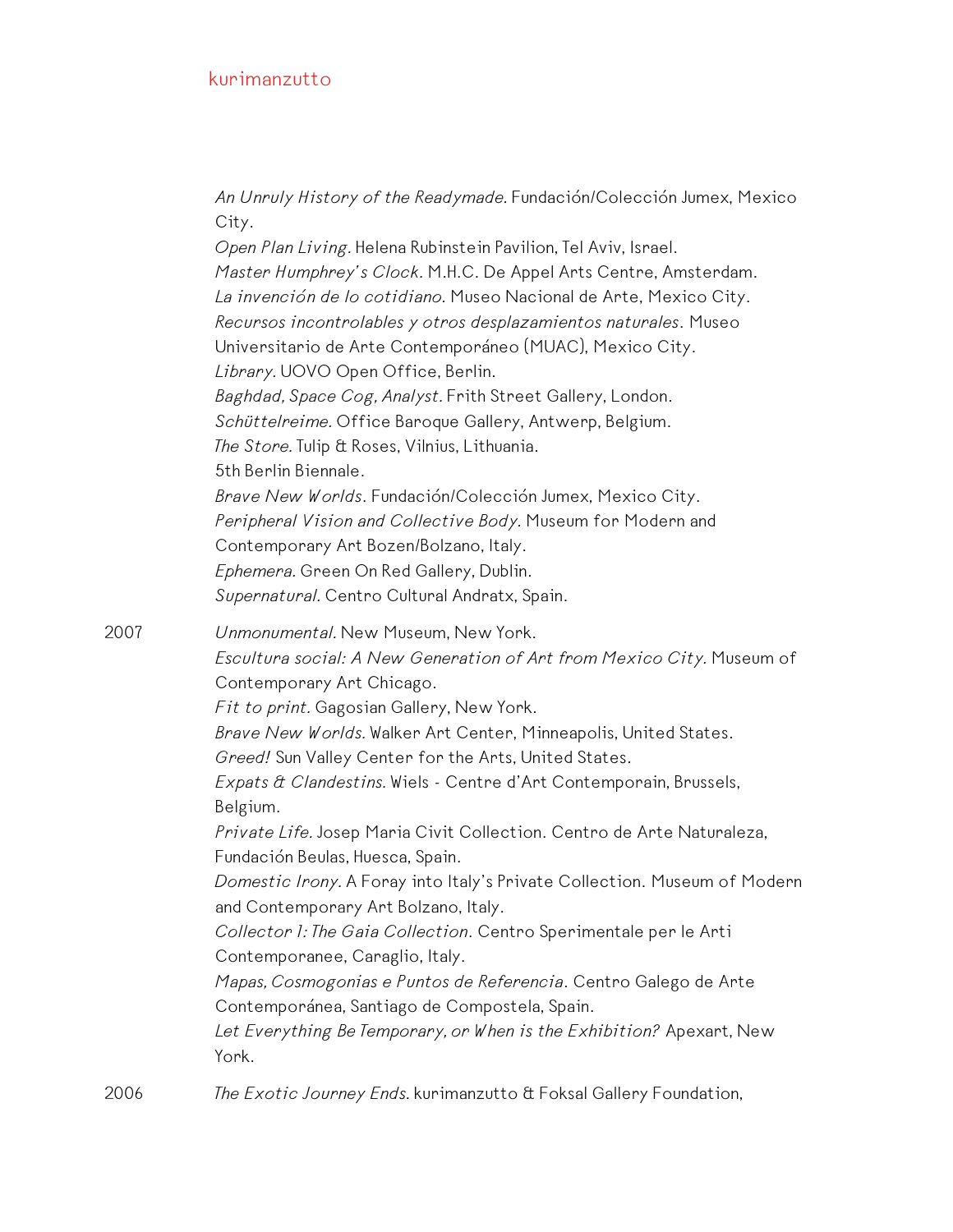Warsaw.

*Los Ángeles/México. Complejidades y Heterogeneidad.* Museo José Luis Cuevas, Mexico City. *An Image Bank For Everyday Revolutionary Life.* Gallery at REDCAT (The Roy and Edna Disney CalArts Theater); The Museum of Contemporary Art, Los Angeles. *Globalization: Indications/Side Effects/Warnings.* Espacio 1414. San Juan, Puerto Rico. *Brighton Photo Biennial 2006.* Brighton Photo Biennial, United Kingdom. *Could Have Been the Weather*. Tatar Gallery, Toronto. 2005 *Open-Ended: Pierre Bismuth, Michel François, and Gabriel Kuri.* Thomas Dane Gallery, London. *En Route: Via Another Route.* Trans-Siberian train. *In This Colony.* Kunstfort Bij Vijfhuizen, The Netherlands. *Omaggio Al Quadrato.* Galleria Franco Noero, Turin, Italy. *Post Notes.* Midway Contemporary Art, Minneapolis, United States; ICA Institute of Contemporary Arts, London. *Monuments for the USA*. CCA Wattis Institute for Contemporary Arts, San Francisco. *Emergency Biennale In Chechnya: A Suitcase from Paris To Grosny.* Grosny, Chechnya; Palais de Tokyo, Paris; Matrix Art Project, Brussels, Belgium; The European Academy, Bolzano, Italy; Isola Art Center, Milan; Neatliekama Biennale/Rigas Pietura, Riga, Latvia; Tallinn Art Hall, Estonia; Centre A, Vancouver, Canada; Laboratory Stop, Puebla, Mexico; 10th Istanbul Biennial; 2008 World Social Forum and CCA Playspace Gallery, San Francisco, United States; Galeria Arsenal, Bialystok, Poland; ARTISTERIUM 09, Tbilisi, Georgia. *Material Time / Work Time/ Life Time.* Reykjavik Art Mueseum, Hafnarhus, Island. *Feeling Strangely Fine.* Galería Estrany-de la Mota, Barcelona. *From A To B And Back Again*. Galerie chez Valentin, Paris. *Material Matters*. Cornell University, Herbert F. Johnson Museum of Art, Ithaca, United States. 2004 *I'll Be Your Mirror.* Organized by Fondazione Nicola Trussardi during Frieze Art Fair 2004, City Inn Westminster Hotel guest rooms, London. *Specific Objects: The Minimalist Influence.* Museum of Contemporary Art,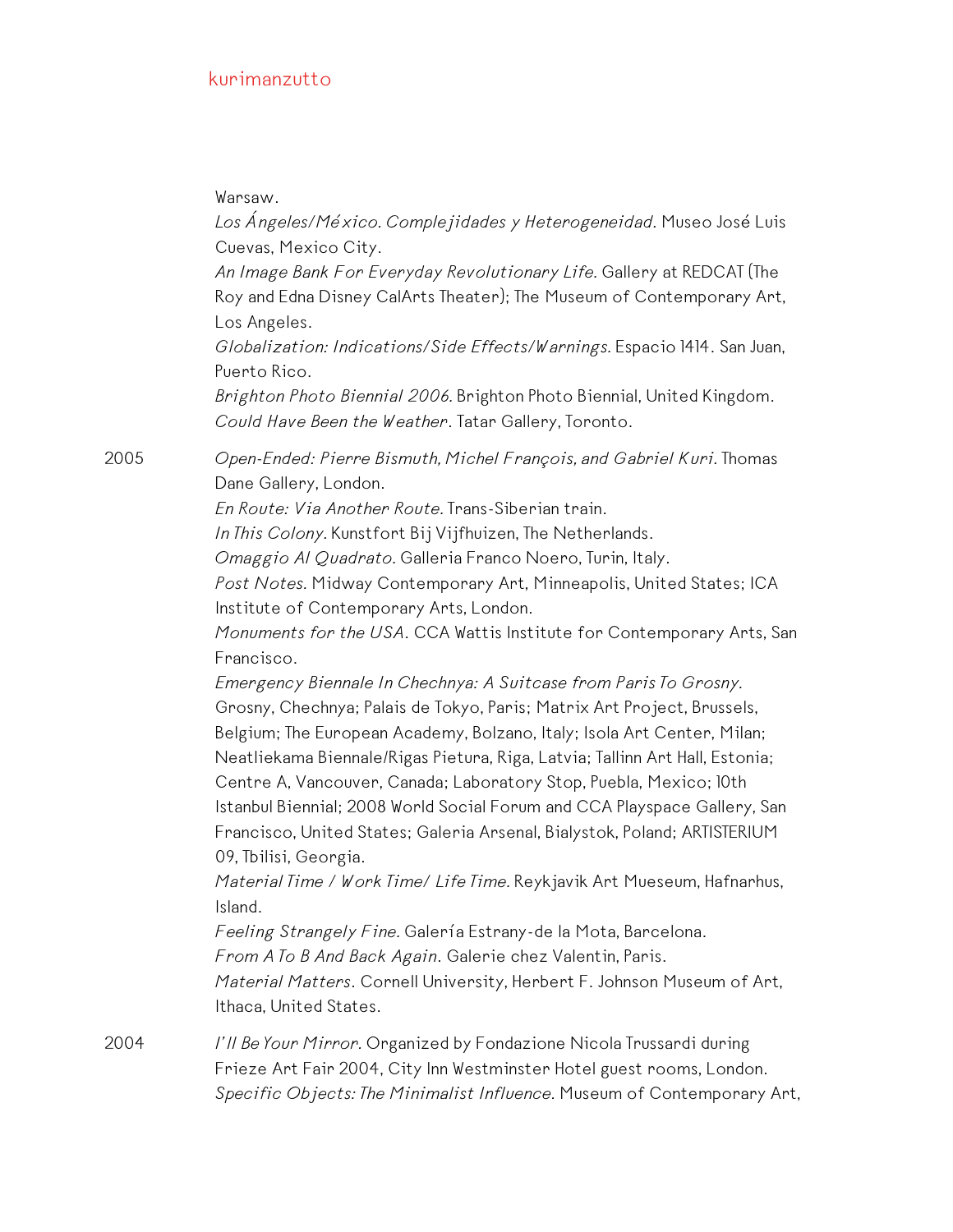|      | San Diego and La Jolla, United States.<br>Around the Corner. Contemporary Art, Lisbon.<br>Beating About The Bush. South London Gallery.<br>State Of Play. Serpentine Gallery, London.<br>The Happy Worker. Bard College, Annandale-on-Hudson, New York.<br>La Colmena. Fundación/Colección Jumex, Mexico City.                                                                                                                                 |
|------|------------------------------------------------------------------------------------------------------------------------------------------------------------------------------------------------------------------------------------------------------------------------------------------------------------------------------------------------------------------------------------------------------------------------------------------------|
| 2003 | Elephant Juice (Sexo entre amigos). kurimanzutto in Restaurante Los<br>Manantiales, Mexico City.<br>50th Venice Biennale.<br>Living with Duchamp. Tang Teaching Museum, Saratoga Springs, United<br>States.<br>Supernova: Art Of The 1990s From The Logan Collection. San Francisco<br>Museum of Modern Art.<br>Bienal Americas De Ponta Cabeza. Fortaleza, Brazil.<br>Killing Time And Listening Between Lines. La Fundación/Colección Jumex, |
| 2002 | Mexico City.<br>Siete dilemas: Diálogos en el arte mexicano. Museo de Arte Moderno,<br>Mexico City.<br>Exhile On Main Street. NICC Nieuw Internationaal Cultureel Centrum,<br>Antwerp, Belgium.<br>México D.F: An Exhibition About The Exchange Rates Of Bodies And<br>Values. PSI Kunstwerke, Berlin.                                                                                                                                         |
| 2001 | Locus Focus. Sonsbeek 9, Arnhem, The Netherlands.<br>Dedallic Convention. Museum für angewandte Kunst (MAK), Vienna.<br>Escultura Mexicana Siglo XX. Museo del Palacio de Bellas Artes, Mexico<br>City.                                                                                                                                                                                                                                        |
| 2000 | kurimanzutto a Galerie Chantal Crousel. Galerie Chantal Crousel, Paris.<br>Permanencia Voluntaria. kurimanzutto at Cinemanía Plaza Loreto, Mexico<br>City.<br>New Sitings. Contemporary Projects 4. Los Angeles County Museum of<br>Art.<br>Age Of Influence: Reflections In The Mirror Of American Culture. Museum<br>of Contemporary Art, Chicago.<br>c/o La Ciudad. SAW Gallery, Ottawa.<br>Summer Show. Casey Kaplan Gallery, New York.    |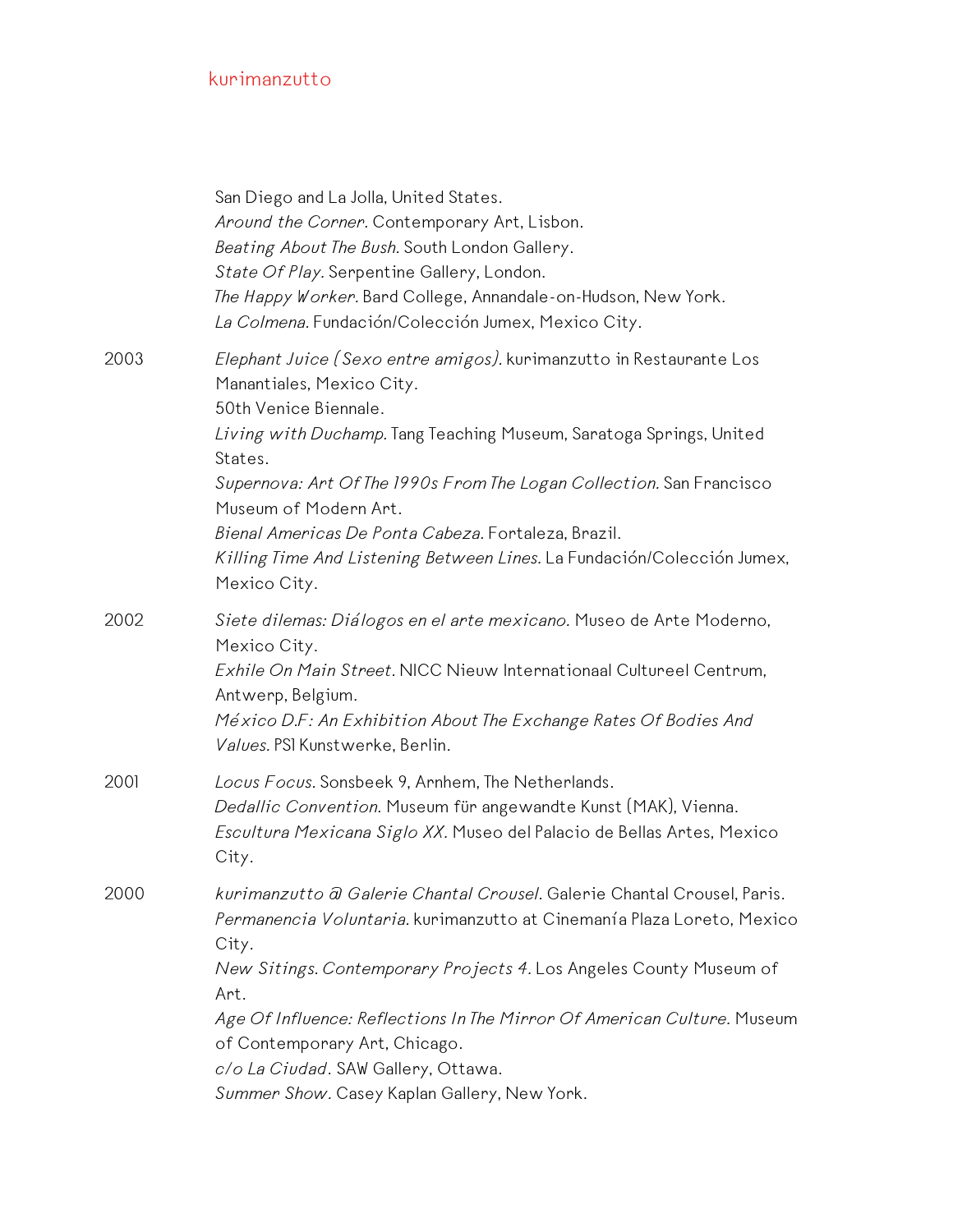| 1999 | Yo y Mi Circunstancia. Montreal Museum of Fine Arts, Canada.<br>Dobles Vidas, Taller General (Abraham Cruzvillegas, Gabriel Kuri y<br>Gabriel Orozco). Museu Barbier-Mueller d'Art Precolombí, Barcelona;<br>Museu Tèxtil i d'Indumentària, Barcelona.<br>1999OLDnewTOWN. Casey Kaplan Gallery, New York.<br>Cinco Continentes Y Una Ciudad. Museo de la Ciudad de México, Mexico<br>City.<br>Economía de Mercado. kurimanzutto, Mexico City.<br>La Sala del Artista. kurimanzutto, Mexico City. |
|------|--------------------------------------------------------------------------------------------------------------------------------------------------------------------------------------------------------------------------------------------------------------------------------------------------------------------------------------------------------------------------------------------------------------------------------------------------------------------------------------------------|
| 1997 | Transatlantic. Incubator Gallery, London; Konstakuten, Stockholm; CASE,<br>Harlem, The Netherlands.<br>Lines of Loss. Artists Space, New York.<br>Moment Ginza. Le Magazin Centre National d'Art Contemporain de<br>Grenoble, France.<br>Tres Espacios. Art & Idea, Mexico City.                                                                                                                                                                                                                 |
| 1996 | Yerself is Steam. 85 Charlotte Street, London.<br>I Feel Explosion. Flat above Arndale Centre, Manchester.<br>Offside! Contemporary Artists and Football. Manchester City Art<br>Galleries; Colchester First Site, United Kingdom.                                                                                                                                                                                                                                                               |
| 1995 | MA Degree Show. Goldsmiths College, London.                                                                                                                                                                                                                                                                                                                                                                                                                                                      |
| 1994 | Art Koln. Galleri Nicolai Wallner, Cologne, Germany.<br>Private View. Chisenhale Gallery, London.                                                                                                                                                                                                                                                                                                                                                                                                |
| 1993 | The Return of Cadavre Exquis. The Drawing Centre, New York.<br>Otros Especímenes. Museo Universitario del Chopo, Mexico City.<br>Calma instalaciones. Temístocles 44, Mexico City.                                                                                                                                                                                                                                                                                                               |
| 1991 | D.F. Art from Mexico City. Blue Star Art Space, San Antonio, United<br>States.<br>Reconsideración del Paisaje. Club Hípico La Sierra, Mexico City.                                                                                                                                                                                                                                                                                                                                               |
| 1990 | Aire fresco en el verano del amor. Galería División Arte México D.F.<br>Mexico City.                                                                                                                                                                                                                                                                                                                                                                                                             |
| 1989 | De Cabeza. Galería Polyforum Siqueiros, Mexico City.<br>Novos Valores Da Arte Contemporanea e Internacional. Museo de Arte de<br>Brasilia.                                                                                                                                                                                                                                                                                                                                                       |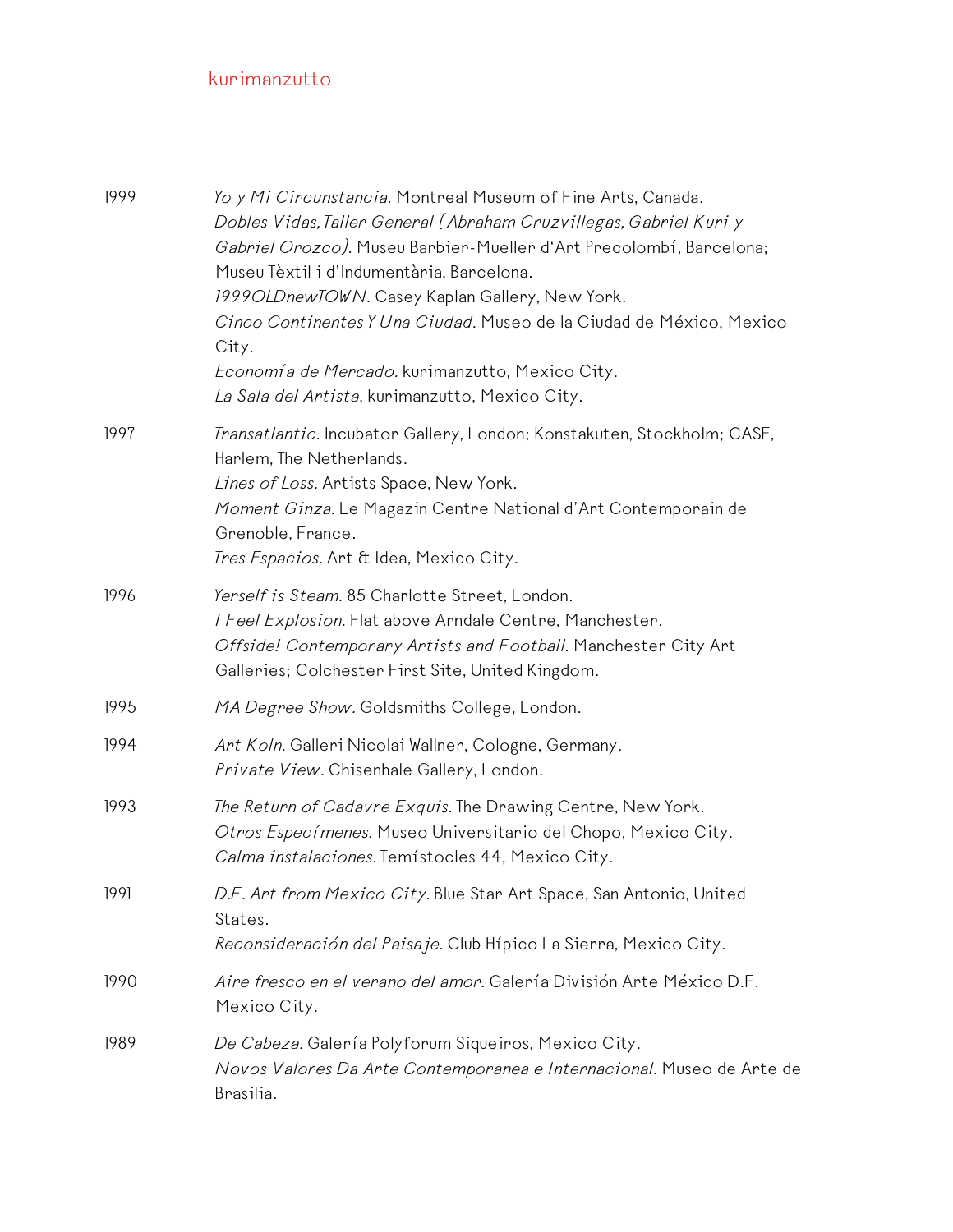#### **curatorial projects**

- 2017 *Primordial Saber Tararear Proverbiales Sílabas Tonificantes Para Sublevar Tecnocracias Pero Seguir Tenazmente Produciendo Sociedades Tántricas* –*Pedro Salazar Torres (Partido Socialista Trabajador)*, in collaboration with Abraham Cruzvillegas, as part of *Pacific Standard Time: LA/LA*. Regen Projects, Los Angeles.
- 2015 *Unidades y Continuidades*. kurimanzutto, Mexico City.

#### **bibliography (by the artist)**

- 2019 KURI, Gabriel**.** *Sorted, Resorted.* Brussels: Koenig Books, 2019. KURI, Gabriel**.** *Gabriel Kuri.* Triangle Book, 2019. 2015 KURI, Gabriel. *Gabriel Kuri: With Personal Thanks to Their Contractual Thingness*. Aspen: Aspen Art Press, 2015.
	- KURI, Gabriel. *Gabriel Kuri.* Seoul: Kukje Gallery, 2015.
- 2014 KURI, Gabriel. *All Probability Resolves into Form*. Milan: Mousse Publishing, 2014.
- 2013 KURI, Gabriel. *Bottled Water Branded Water*. Saint Léger: Onestar Press, Parc Saint Leger, 2013.
- 2012 KURI, Gabriel. *Gabriel Kuri*. Houston: The Art Museum of the University of Houston, 2012.
- 2011 KURI, Gabriel. *Gabriel Kuri: Before Contingency After the Fact*. London: South London Gallery, 2011. KURI, Gabriel. *Gabriel Kuri: Consummation Breakdown*. Paris: Onestar Press, 2011.
- 2010 KURI, Gabriel. *Gabriel Kuri Soft Information in Your Hard Facts.* Texts by Leticia Ragaglia, Vicenio de Bellis and Catherine Word. Milan: Mousse Publishing, 2010. KURI, Gabriel. *Gabriel Kuri Nobody Needs to Know the Price of Your Saab.* Texts by Claudia Schmuckli, Abraham Cruzvillegas and Elena Filipovic. Houston: Blaffer Art Museum, University of Houston, 2010.
- 2009 KURI, Gabriel. *Gabriel Kuri: 3.66% OF 3.66%.* Turin: Galleria Franco Noero,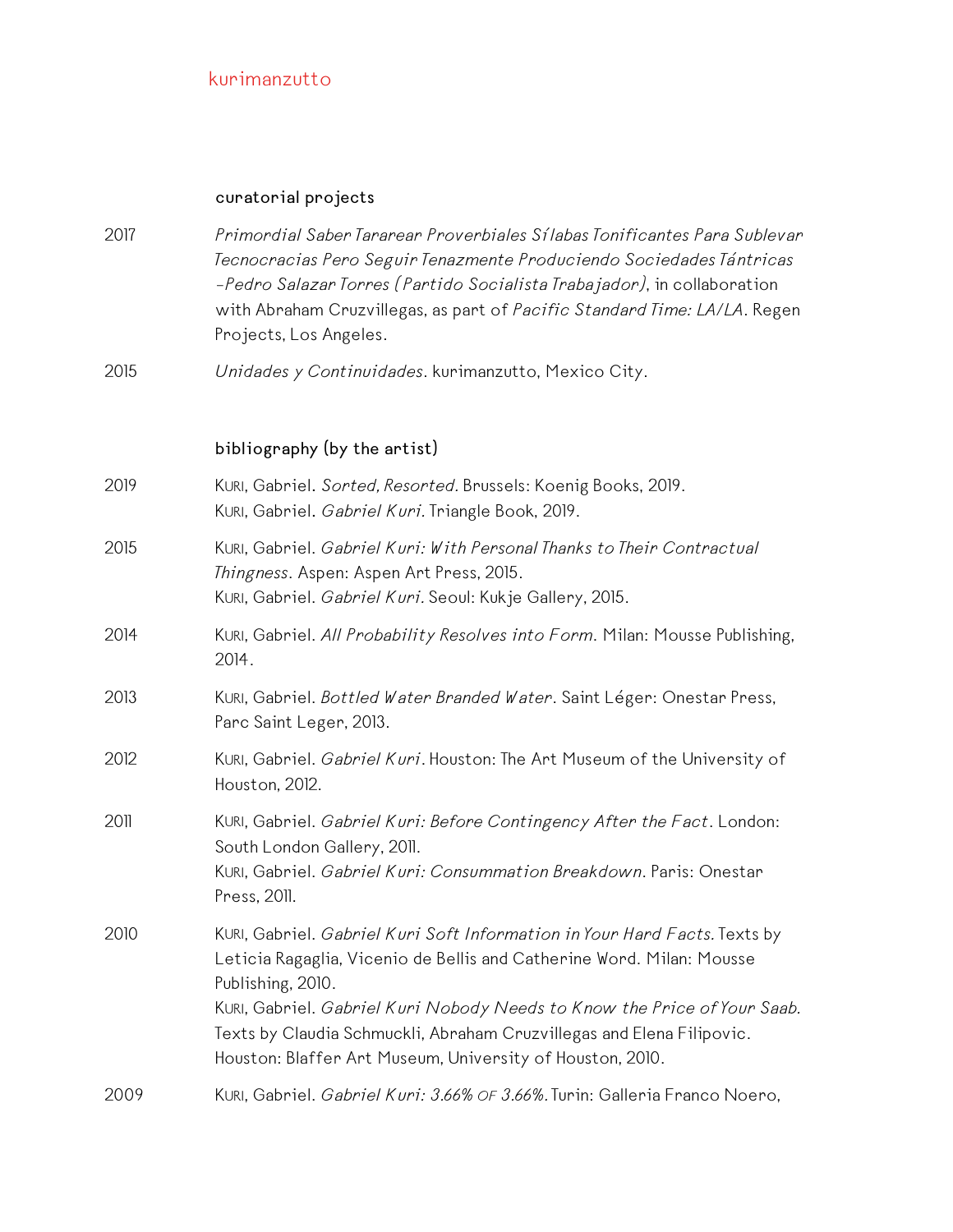2009.

| 2007 | KURI, Gabriel. And Thanks in Advance. Texts by Mercedes Vicente y<br>Marcella Beccaria. New Plymouth: Govett-Brewster Art Gallery, 2006.<br>2007. |
|------|---------------------------------------------------------------------------------------------------------------------------------------------------|
|      | KURI, Gabriel. Gabriel Kuri Reforma Fiscal. Texts by Jessica Morgan.<br>Rotterdam: Roma Publications, 2007.                                       |
| 2006 | KURI, Gabriel. En Cuenta. Brussels: Imschoot, 2006.                                                                                               |
| 1999 | KURI, Gabriel. Gabriel Kuri Plan de San Lunes. Guadalajara: Museo de las<br>Artes, 1999.                                                          |

# **bibliography**

| 2018 | Reduce to Improper Fraction. Paris: Three Star Books, 2018                                                                                                                                                                                                                                                                                                                                                                                                                                                                                                                       |
|------|----------------------------------------------------------------------------------------------------------------------------------------------------------------------------------------------------------------------------------------------------------------------------------------------------------------------------------------------------------------------------------------------------------------------------------------------------------------------------------------------------------------------------------------------------------------------------------|
| 2016 | JAUA, María Virginia (ed.). México: Ensayo de un mito. Mexico City: Fondo<br>de Cultura Económica, Gallimard, Ediciones Era, Instituto de México en<br>España, 2016.                                                                                                                                                                                                                                                                                                                                                                                                             |
| 2015 | BAKER, George, et al. Regen Projects 25. New York: Prestel, 2015.<br>FERNÁNDEZ TORRES, Jorge, ed. 12 <sup>th</sup> Havana Biennial. San Marino: Maretti<br>Editore, 2015.<br>JOHNSON, Kaytie. Strange Currencies: Art & Action in Mexico City, 1990-<br>2000. Philadelphia: The Galleries at Moore College of Art & Design, 2015.<br>LEES, Nicola (ed.). 31st Biennial of Graphic Arts Nad Tabo/Ti (Over<br>You/You). Ljuljana: Mednarodni, 2015.<br>ÁLVAREZ ROMERO, Ekaterina. Rastros y vestigios: Indagaciones sobre el<br>presente. Mexico City: Colección CIAC, A.C., 2015. |
| 2014 | HOLTAN, Johan; Meschede, Friedrick. Auf Zeit. Was hinter dem Putz steckt.<br>Cologne: Verlag der Buchhandlung Walther Konig, 2014.                                                                                                                                                                                                                                                                                                                                                                                                                                               |
| 2012 | CHAILLOU, Timothée, ed. Only Parts of Us Will Ever Touch Parts of Others.<br>Paris: Galerie Thaddaeus Ropac, 2012.                                                                                                                                                                                                                                                                                                                                                                                                                                                               |
| 2011 | KADING, Caroline and Thomas Thiel, eds. Gabriel Kuri: Join the Dots and<br>Make a Point. Berlin: Sternberg Press, 2011.<br>HOET, Jan; et. al. Collection Vanmoerkerke. Brussels: Rispoli Books, 2011.                                                                                                                                                                                                                                                                                                                                                                            |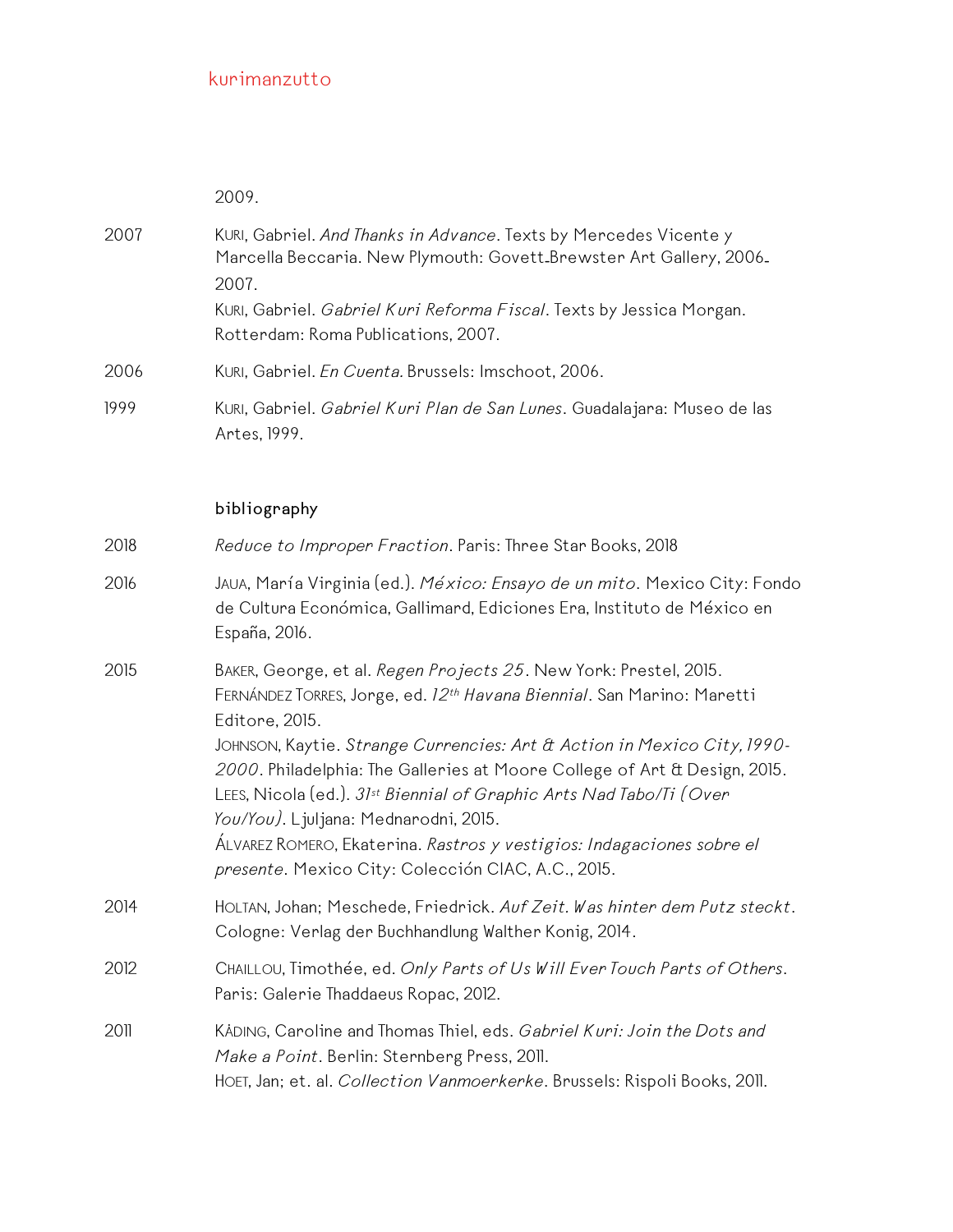| 2010 | RAGAGLIA, Letizia. Gabriel Kuri: soft information in your hard facts. Milan:<br>Mousse Publishing, 2010.                                                                                                                                                                                                                                                                                                                                                                                                     |
|------|--------------------------------------------------------------------------------------------------------------------------------------------------------------------------------------------------------------------------------------------------------------------------------------------------------------------------------------------------------------------------------------------------------------------------------------------------------------------------------------------------------------|
| 2007 | Unmonumental. New York: New Museum, 2007.<br>La era de la discrepancia. Mexico City: Universidad Nacional Autonoma de<br>México, 2007.<br>Escultura Social: a New Generation of Art from Mexico City. Chicago:<br>Museum of Contemporary Art Chicago, 2007.<br>BECARIA, Marcella; Mercedes Vicente. Gabriel Kuri-and thanks in advance.<br>New Plymouth, New Zealand: Govett-Brewster Art Gallery, 2007.<br>MORGAN, Jessica. Gabriel Kuri: Suggested Taxation Scheme. Amsterdam:<br>Roma Publications, 2007. |
| 2005 | In This Colony. New Zealand: Kunstfort Bij Vijfhuizen, 2005.<br>Material Time/Work Time/Life Time. Island: Morgunbladid, 2005.<br>Material Matters. Ithaca: Cornell University, Herbert F. Johnson Museum<br>of Art, 2005.<br>ROELSTRAETE, Dieter.Compost Index. Amsterdam: Roma Publications, 2005.                                                                                                                                                                                                         |
| 2004 | Around The Corner. Lisbon: Contemporary Art, 2004.<br>State Of Play. London: Serpentine Gallery, PJ Print, 2004.                                                                                                                                                                                                                                                                                                                                                                                             |
| 2002 | Tirana Biennale 1: Escape. Tirana: Giancarlo Politi Editore, 2002.                                                                                                                                                                                                                                                                                                                                                                                                                                           |
| 2000 | MARTINEZ-KRYGOWSKI, Jill. Contemporary Projects 4: New Sitings. Los<br>Angeles: Los Angeles County Museum of Art, 2000.                                                                                                                                                                                                                                                                                                                                                                                      |
| 1999 | HIGGS, Matthew (ed.). Seven Wonders Of The World. London: Bookworks,<br>1999.<br>MEDINA, Cuauhtémoc. Postnational and Postpictorial/Post Nacional y Post<br>Pictórico. Five Continents And One City/Cinco Continentes y Una<br>Ciudad. Mexico City: Instituto de Cultura de la Ciudad de México, 1999.                                                                                                                                                                                                       |

#### **press**

2019 \_\_\_. "Spending static to save gas." *Relieve contemporáneo*, 2019. HIDAHL, Philipp. "Strange and Seductive Objects: Gabriel Kuri." *Mousse*, 2019. SKYE, Sherwin. "How I became an artis: Gabriel Kuri." *ArtBasel*, September,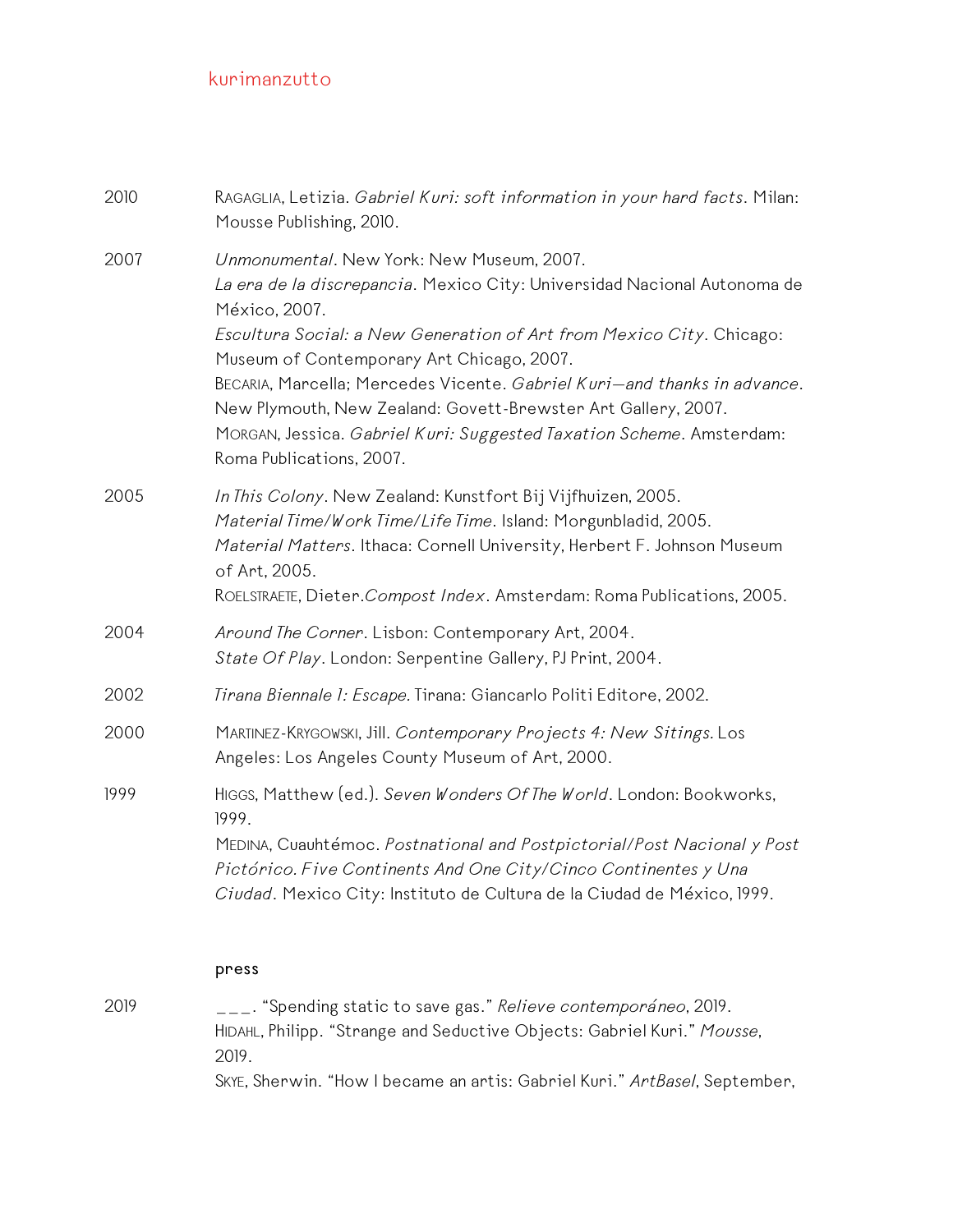|      | 2019.                                                                                                                                                                                                                                                                                                                                                                                                                                                                                                                                                                                                                                                                                                                                                                                                                                                                                                                                                                                                                                                                                                                                                                 |
|------|-----------------------------------------------------------------------------------------------------------------------------------------------------------------------------------------------------------------------------------------------------------------------------------------------------------------------------------------------------------------------------------------------------------------------------------------------------------------------------------------------------------------------------------------------------------------------------------------------------------------------------------------------------------------------------------------------------------------------------------------------------------------------------------------------------------------------------------------------------------------------------------------------------------------------------------------------------------------------------------------------------------------------------------------------------------------------------------------------------------------------------------------------------------------------|
| 2018 | $\mu_{\text{max}}$ "Oakville Galleries." E-fluxr, January 17, 2018.<br>___. "The Finalists of the Belgian Art Prize 2019 Are Known." <i>Bozar</i> , April,<br>2018.<br>$\overline{z}$ . "Belgian art prieze s all-male shortlist sparks public outcry." Art<br>Forum, May 14, 2018.<br>BENASSINI, ÓSCAR. "Gabriel Kuri: entre el objeto y el símbolo." Animal,                                                                                                                                                                                                                                                                                                                                                                                                                                                                                                                                                                                                                                                                                                                                                                                                        |
| 2017 | Verano, 2018.<br>PREECE, Robert. "Unlikely Marriages: A Conversation with Gabriel Kuri."<br>Sculpture Magazine, vol. 36, No. 4, June, 2017.<br>___. "Gabriel Kuri y Antonio Vega Macotela, en Art Basel 2017." <i>Agencia</i><br>N22, June 6, 2017.                                                                                                                                                                                                                                                                                                                                                                                                                                                                                                                                                                                                                                                                                                                                                                                                                                                                                                                   |
| 2016 | SLENSKE, Michael. "On the road: Mexican gallery Kurimanzutto pops up in<br>San Francisco." Wallpaper <sup>*</sup> , January 13, 2016.<br>SÁNCHEZ, Sandra. "Revive Taller de los Viernes." Excélsior, January 18, 2016.<br>___. "Reencuentro histórico en kurimanzutto: vuelve el Taller de los<br>Viernes." Artishock, January 19, 2016.<br>ZAMBRANO, Lourdes. "Un viaje a la semilla." Reforma, January 23, 2016.<br>RODRÍGUEZ, Huemanzin. "'Xylanyñu'es el lugar y tiempo exacto pero no<br>totalmente óptimo." Agencia No 22, February, 2016.<br>SLENSKE, Michael. "The Friday Workshop': A Superlative Mexican Group<br>Show at kurimanzutto." Wallpaper*, February 4, 2016.<br>___. "Vuelve el Taller de los viernes." Exit-Express, February 9, 2016.<br>PACHECO, Jesús. "XYLAÑYNU: unidos por el juego." Frente, February 9, 2016.<br>PALACIOS, Víctor. "XYLAÑYNU. Taller de los viernes ¿Por qué ahora?"<br>Código, March, 2016.<br>VAN HOUTEN MALDONADO, Devon. "A Lackluster Reunion for Five of Mexico's<br>Most Successful Contemporary Artists." Hyperallergic, March 7, 2016.<br>GÁMEZ, Silvia Isabel. "Repudian 'Trumplandia'." Reforma, May 27, 2016. |
| 2015 | ___. "Bienal de la Habana 2015: Entre la idea y la experiencia." <i>Artishock,</i><br>May 20, 2015.<br>ZAMBRANO, Lourdes. "Reúnen cuatro sensibilidades." Reforma, November 6,<br>2015.<br>REYES, Rosario. "En realidad soy artista; no curador: Gabriel Kuri." El<br>Financiero, November 9, 2015.                                                                                                                                                                                                                                                                                                                                                                                                                                                                                                                                                                                                                                                                                                                                                                                                                                                                   |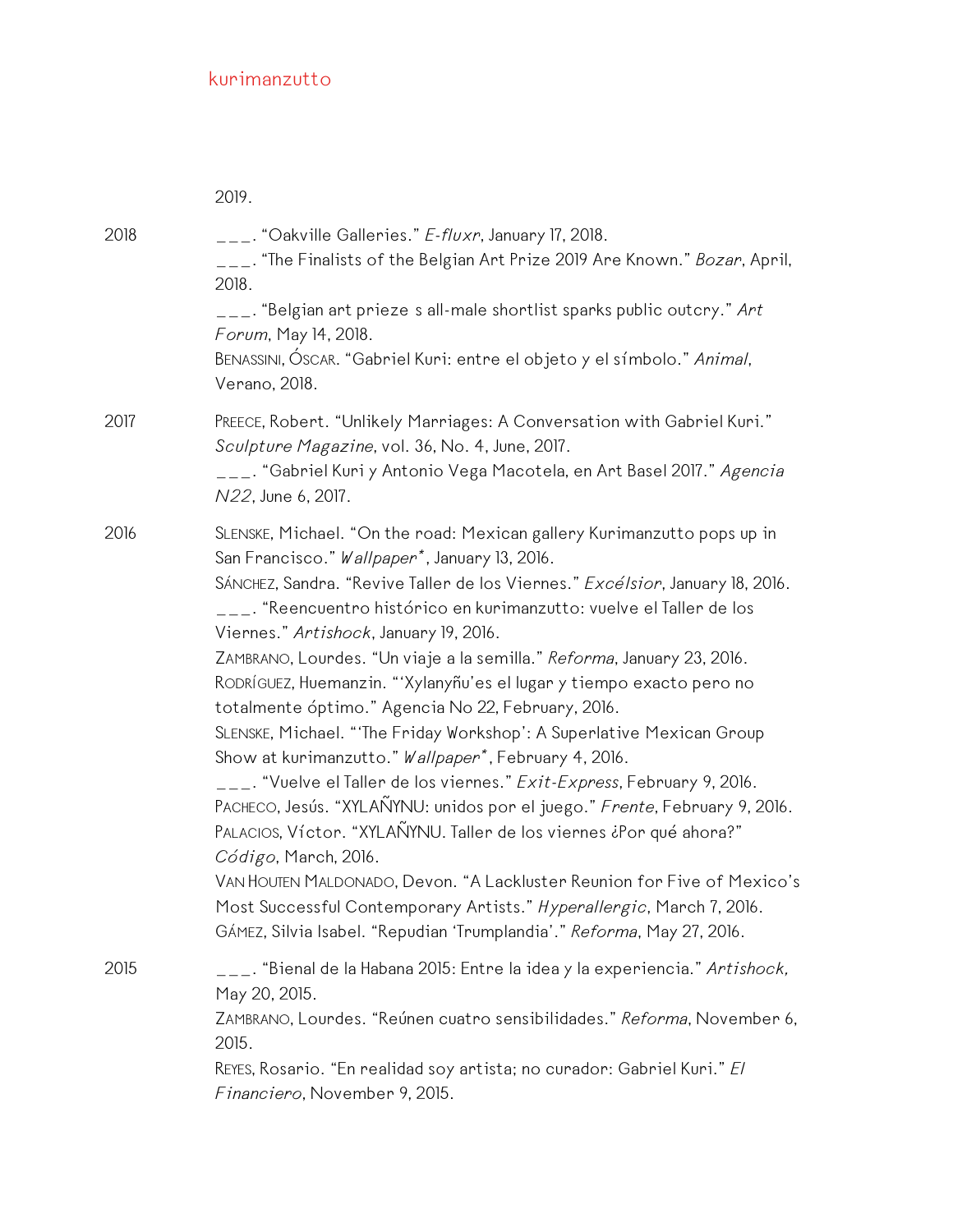|      | WAINWRIGHT, Jean. "Art Basel Miami 2015 - Latin American galleries."<br>Artreview, December 7, 2015.<br>$_{---}$ . "The 30 Most Exciting Artists in North America Today: Part Two."<br>Artnet, December 24, 2015.<br>KARTOFEL, Graciela. "Strange currencies: arte y acción en Ciudad de<br>México, 1990-2000." ArtNexus, No. 99, December - January, 2015 - 2016.                                                                                                                                                                                                                                                                                                                                                                                        |
|------|-----------------------------------------------------------------------------------------------------------------------------------------------------------------------------------------------------------------------------------------------------------------------------------------------------------------------------------------------------------------------------------------------------------------------------------------------------------------------------------------------------------------------------------------------------------------------------------------------------------------------------------------------------------------------------------------------------------------------------------------------------------|
| 2014 | VANKIN, Deborah. "L.A.'s Artful Bounty, The Hammer's Lineup for the Second<br>'Made in L.A.' Builds on its Aim to Showcase Variety." The Los Angeles<br>Times, February 19, 2014.<br>MCGARRY, Kevin. "On View: With a New Exhibition, the Mexican artist<br>Gabriel Kuri Makes His Home in L.A." The New York Times Magazine Blog,<br>May 23, 2014.<br>PROCTOR, Jacob. "2014 Glasgow International: Various Venues." Artforum,<br>Vol. 52, No. 10, Summer, 2014.<br>DROHOJOWSKA-PHILP, Hunter. "Art Talk: Gabriel Kuri at Regen Projects." KCRW<br>online, June 5, 2014.<br>Expósito, Frank. "Gabriel Kuri: As told to Frank Expósito." Artforum online,<br>June 20, 2014.<br>KURI, Gabriel. "Artist's Artists." ArtForum, Vol. 53, No.4, December, 2014. |
| 2013 | $\overline{a}$ $\overline{a}$ "Gabriel Kuri." Mousse issue 38, April-May, 2013.<br>___. "Gabriel Kuri." Art Forum, September, 2013.<br>TAGLIAFIERRO, Marco. "Gabriel Kuri, Galleria Franco Noero." Artforum,<br>September, 2013.<br>___. "Gabriel Kuri: Bottled Water Branded Water." E-Flux, October, 2013.<br>ROUSSEL, Frédérique. "Chomeurs et conseillers mal dans leur pole."<br>Libération, No. 10092, October 24, 2013.<br>VANKIN, Deborah. "Faces to Watch 2014." The Los Angeles Times, December<br>29, 2013.                                                                                                                                                                                                                                    |
| 2012 | CASHDAN, Marina. "The Rebel Rouser." Surface, 2012.<br>HERNÁNDEZ, Aline. "Bergen Kunsthall: Gabriel Kuri en la Biblioteca Pública de<br>Bergen." Código, 2012.<br>$\overline{a}$ = $\overline{a}$ . "Gabriel Kuri." Código, No. 66, January, 2012.<br>APISDORF, Ximena. "Gabriel Kuri en kurimanzutto." Código, April, 2012.<br>___. "Kurimanzutto trae de vuelta creaciones de Gabriel Kuri." <i>El</i><br>Universal, April 13, 2012.                                                                                                                                                                                                                                                                                                                    |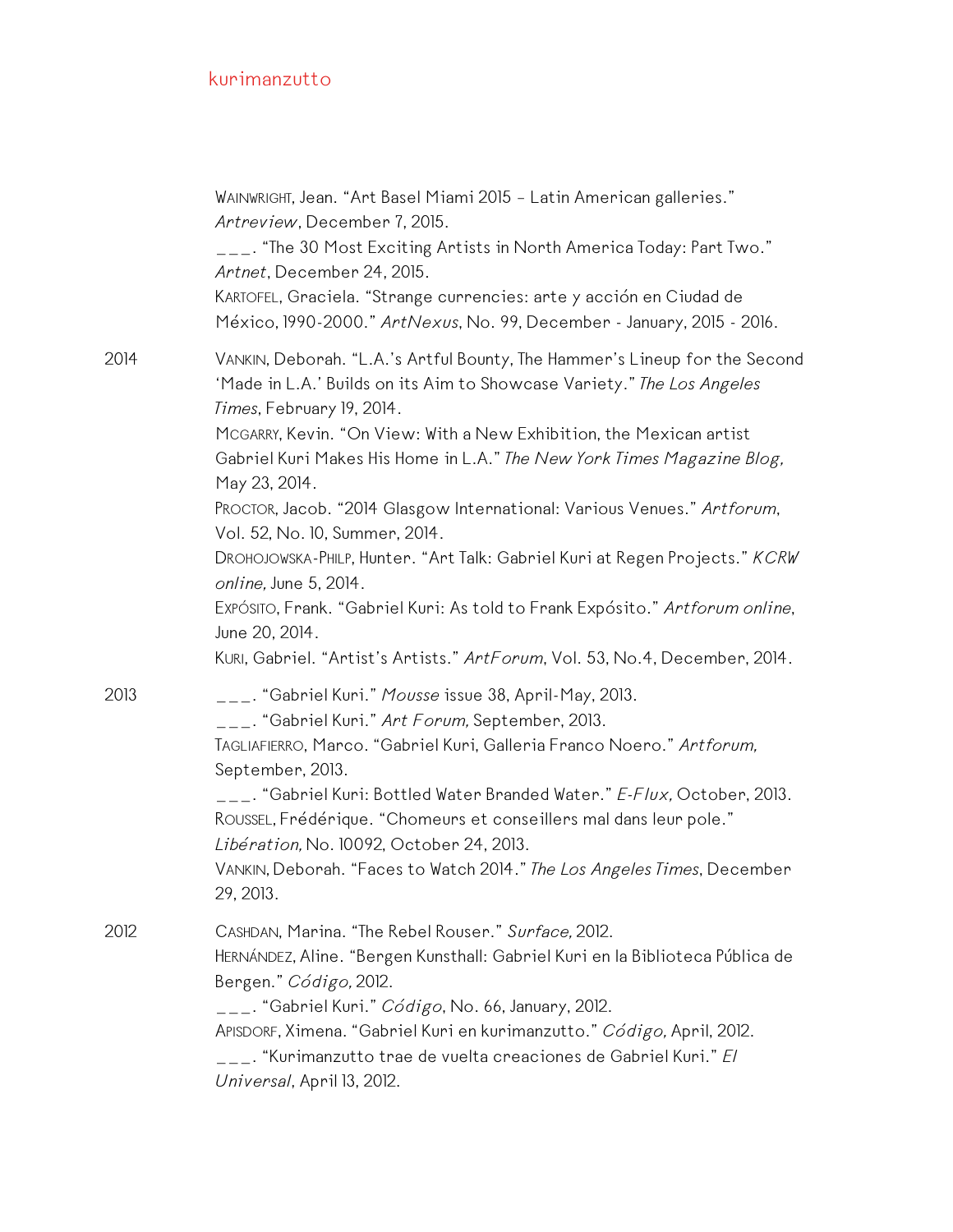|      | GARCÍA Hernández, Roberto. "Lo innegablemente físico." Gatopardo, No.<br>131, May, 2012.<br>___. "Gabriel Kuri en kurimanzutto." Farenheit, May 3, 2012.<br>MILLIARD, Coline. "Gabriel Kuri." Modern Painters, June, 2012.<br>MACMASTERS, Merry. "Mi trabajo tiene un pie en el lenguaje, la metáfora y<br>lo físico, afirma Gabriel Kuri." La Jornada, June 1, 2012.                                                                                             |
|------|-------------------------------------------------------------------------------------------------------------------------------------------------------------------------------------------------------------------------------------------------------------------------------------------------------------------------------------------------------------------------------------------------------------------------------------------------------------------|
| 2011 | JIMÉNEZ, Carlos. "Bienal de Venecia 2011." ArtNexus, Vol. 10, No. 82, 2011.<br>KUSNYER, Laura. "Gabriel Kuri at the Armory Show." Nycgo, January 18, 2011.<br>KEARMAN, Scott. "Junk Drawer." Stuffboston, January 24, 2011.<br>GOTTSCHALK, Molly. "Gabriel Kuri." Whitewall, Spring, 2011.<br>LAU, Pía. "Gabriel Kuri en el ICA Boston." Código 06140, No. 62, April -<br>May, 2011.<br>LEYVA-PÉREZ, Irina. "Gabriel Kuri: Nobody needs to know the price of your |
|      | Saab. Institute of Contemporary Art - Boston." ArtPulse, Vol. 2, No. 4,<br>Summer, 2011.<br>BUCK, Louisa. "Curiger keeps it conservative, while the nations get<br>political." The Art Newspaper, No. 226, July - August, 2011.<br>SCHLEUSSNER, Laure. "Gabriel Kuri, Esther Schipper, Berlin." Flash Art, July -<br>September, 2011.<br>BISHOP, Claire. "Safety in Numbers.". Artforum, Vol. 50, No. l. September,                                               |
|      | 2011.<br>CASAVECCHIA, Barbara. "Un' Espressione Geografica. Fondazione Sandretto<br>de Rebaudengo." Frieze, No. 142, October, 2011.                                                                                                                                                                                                                                                                                                                               |
| 2010 | QUILES, Daniel. "Gabriel Kuri: Nobody Needs to Know the Price of your<br>Saab." ArtForum, May, 2010.<br>ROELSTRAETE, Dieter. "Gabriel Kuri." Domus, No. 934, May, 2010.<br>WRIGHT, Karen. "César Cervantes: A Crush on Contemporary Art." LATIN<br>AMERICA (Phillips de Pury & Company), September 29, 2010.<br>___. "Gabriel Kuri, museion." <i>Art Forum,</i> vol. XLIX, no. 2, October, 2010.                                                                  |
| 2009 | FULLER, Daniel. "You're Not Your Wallet." Art on Paper, Vol. 13, No. 3, January<br>- February, 2009.<br>RUIZ, Isaura. "La invención de lo cotidiano." ArtNexus, Vol. 8, No. 72,<br>March-May, 2009.<br>SEARLE, Adrian. "Park life for the Frieze Art Fair." The Guardian, October<br>14, 2009.                                                                                                                                                                    |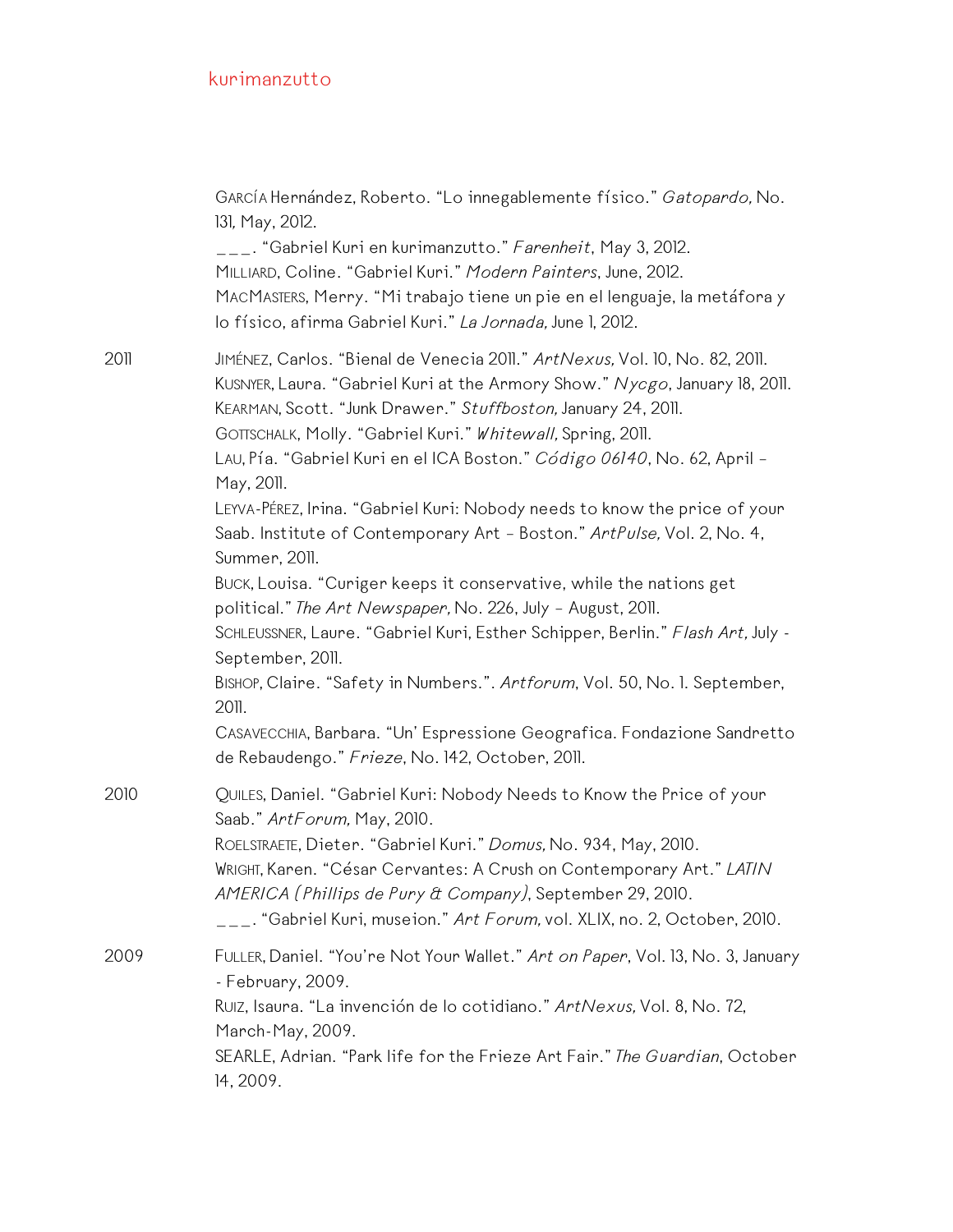| 2008 | GREGOS, Katerina. "Between hard facts and soft information." Janus<br>Magazine, January, 2008.<br>CAIMS, Steven. "Gabriel Kuri." MAP, No. 13, Spring, 2008.<br>VOLTZ, Aurélie. "Gabriel Kuri." FlashArt, Vol. XLI, No. 259, March - April,<br>2008.<br>___. "Gabriel Kuri." Style Magazine for Life, April, 2008.<br>___. "Gabriel Kuri, NeueNationalGallery." Monopol, No.4, April, 2008. |
|------|--------------------------------------------------------------------------------------------------------------------------------------------------------------------------------------------------------------------------------------------------------------------------------------------------------------------------------------------------------------------------------------------|
|      | DUNCAN, Thomas. "Ya es hora." Tokion Magazine, vol. 2, No. 5, June, 2008.<br>PASINI, Francesca. "Francesca Pasini on Lucio Fontana." Tate etc, Autumn,<br>2008.                                                                                                                                                                                                                            |
|      | VERHAGEN, Marcus. "Baghdad/Space Cog/Analyst." Art Monthly, No. 319,<br>September, 2008.                                                                                                                                                                                                                                                                                                   |
| 2007 | ___. "Gabriel Kuri." <i>Mousse,</i> No. 6, 2007.                                                                                                                                                                                                                                                                                                                                           |
|      | BLANCO, Sergio R. "Juega Gabriel Kuri con la semántica." Reforma, March 12,<br>2007.                                                                                                                                                                                                                                                                                                       |
|      | HERNÁNDEZ, Edgar. "Kuri especula con el arte en la kl7urimanzutto."<br>Excelsior, February 21, 2007.                                                                                                                                                                                                                                                                                       |
|      | MACMASTERS, Merry. "Frente al dominio de la economía hay otros mundos<br>posibles: Gabriel Kuri. "La Jornada, February 21, 2007.                                                                                                                                                                                                                                                           |
|      | PAZ, Clara Grande. "México en crisis." Reforma, March 8, 2007.                                                                                                                                                                                                                                                                                                                             |
|      | PAZ, Clara Grande. "Regreso a gran escala; México en crisis." El Universal,<br>March 2, 2007.                                                                                                                                                                                                                                                                                              |
|      | MINERA, María. "La patria es el RFC, entrevista a Gabriel Kuri." Letras<br>Libres, May, 2007.                                                                                                                                                                                                                                                                                              |
|      | MARRÓN, Lorena. "Intervención en seis partes por Gabriel Kuri." La<br>Tempestad, May - June, 2007.                                                                                                                                                                                                                                                                                         |
|      | YR. "Gabriel Kuri: The Material Archivist." Brave New Worlds, October,<br>2007.                                                                                                                                                                                                                                                                                                            |
|      | ___. "Fit to print: printed media in recent collage." <i>Gagosian Gallery,</i><br>November 7, 2007.                                                                                                                                                                                                                                                                                        |
|      | GARZA, Evan J. "They're not just things." Literal, No. II, Winter, 2007.                                                                                                                                                                                                                                                                                                                   |
|      | GARZA, Evan J. "The work of Mexican artist Gabriel Kuri." Literal,<br>December, 2007.                                                                                                                                                                                                                                                                                                      |
| 2006 | SIEGAL, Nina. "Lending Credence()" Art+Auction, 2006.                                                                                                                                                                                                                                                                                                                                      |
|      | KENT, Sarah. "Open Ended." Time Out London, January 11 - 18, 2006.                                                                                                                                                                                                                                                                                                                         |
|      | SEARLE, Adrian. "It's a kind of magic." The Guardian, January 17, 2006.                                                                                                                                                                                                                                                                                                                    |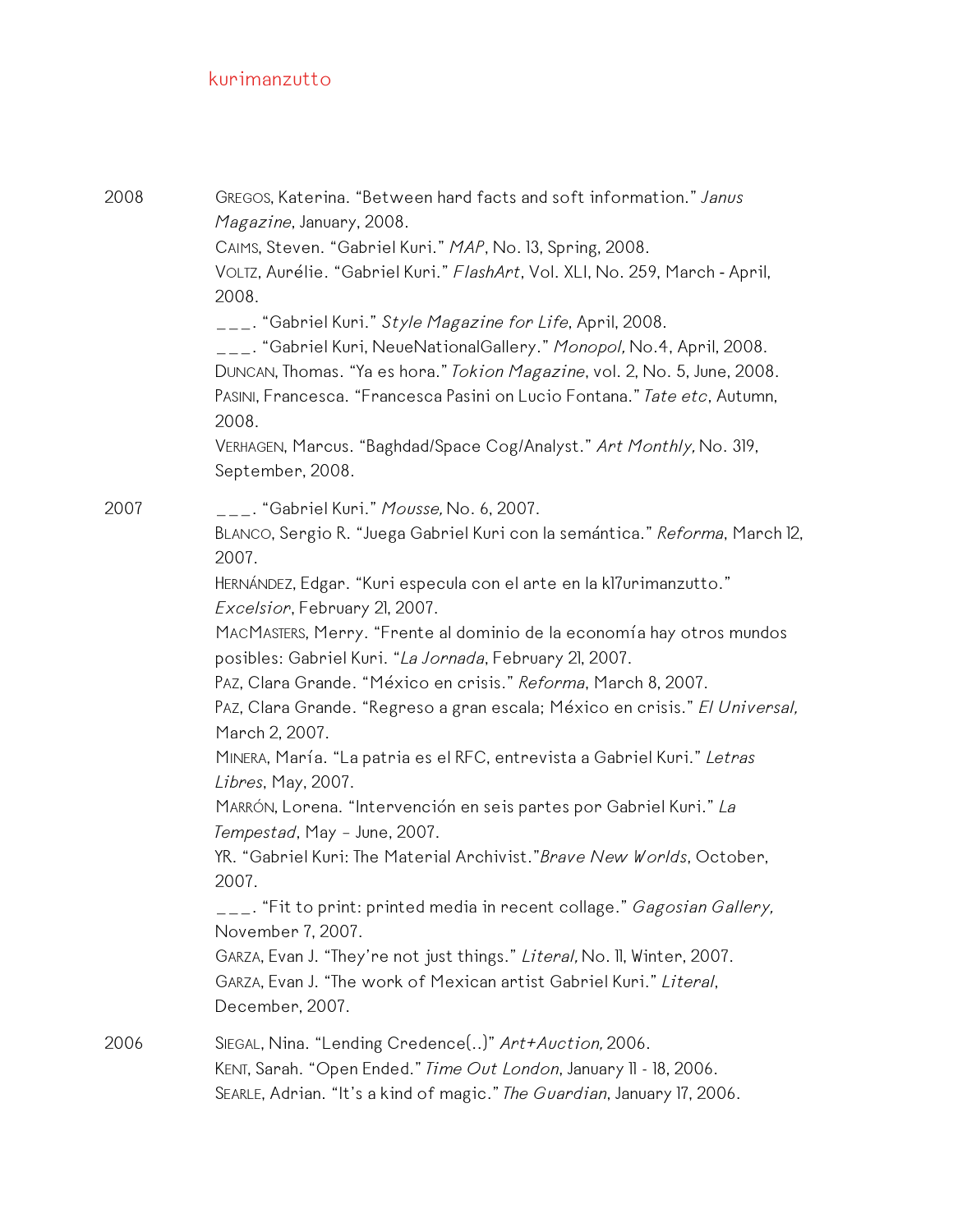|      | ALEJO, Jesus. "Dos propuestas de arte, ahora en libros." Milenio, March 5,<br>2006.                                                                                                                                                                                                                 |
|------|-----------------------------------------------------------------------------------------------------------------------------------------------------------------------------------------------------------------------------------------------------------------------------------------------------|
|      | MACMASTERS, Merry. "Presentan hoy dos libros bilingues de arte en la Casa<br>del Lago". La Jornada, March 6, 2006.                                                                                                                                                                                  |
|      | REYES FRAGOSO, Arturo. "Entre México y Europa. Hablan los restos de<br>comida." El Universal, August 31, 2006.                                                                                                                                                                                      |
|      | SEVILLA, María Eugenia. "Es Kuri lo que come." Reforma, September 1, 2006.<br>MABEL Martínez, Miriam. Milenio, September 4, 2006.                                                                                                                                                                   |
|      | ___. "Gabriel Kuri, retrato no hablado." Reforma, September 10, 2006.<br>PALAPA QUIJAS, Fabiola. "En Cuenta, libro de fotografías de Gabriel Kuri que<br>muestra al alimento como objeto artístico. El hábito de comer, momento<br>de contemplación muy elocuente". La Jornada, September 14, 2006. |
| 2005 | ___. "Entrevista." <i>Catálogo de la exposicion Material time, work time,</i><br>life time, 2005.                                                                                                                                                                                                   |
|      | KOPSA, Maxine. "Our World is Our Bond". "Artists talk: Gabriel Kuri speaks<br>with Ger van Elk." A Prior Magazine, No. 11, 2005.                                                                                                                                                                    |
|      | CUESTA, Mery. "La droga más divertida." La Vanguardia, April, 2005.<br>DALTON, Jenny. "Time to bring back hangings." Financial Times, No. 143, July,<br>2005.                                                                                                                                       |
|      | ___. "En route: Via Another Route." Comunicado de prensa, September,<br>2005.                                                                                                                                                                                                                       |
|      | $\_{---}$ . "Gabriel Kuri" Art Review, vol. IX, December, 2005.<br>___. "Entrevista" Metropolis M, No. 6, December, 2005.                                                                                                                                                                           |
| 2004 | GARCIA, Omar. "Interviene Kuri un museo belga." Reforma, February 2,<br>2004.                                                                                                                                                                                                                       |
|      | BUSH, Kate. "Only Connect: Kate Bush on Gabriel Kuri." Frieze, No. 83. May,<br>2004.                                                                                                                                                                                                                |
|      | O'REILLY, Sally. "State of play." Serpentine Gallery, Winter, 2004.                                                                                                                                                                                                                                 |
| 2002 | ___. "Gabriel Kuri." <i>Colleción Jumex,</i> 2002.                                                                                                                                                                                                                                                  |
|      | WILSON, Michael. "Gabriel Kuri." Art Forum, 2002.<br>BHATNAGAR Priya, Menin Samuele, Robechi Michele. "Focus Mexico.<br>Contemporary Mexico Art Today." Flash Art, No. 225, July - September,<br>2002.                                                                                              |
| 2001 | ___. "Chemist offer leaflet gobelin. A project by Gabriel Kuri."<br>Parachute, 2001.                                                                                                                                                                                                                |